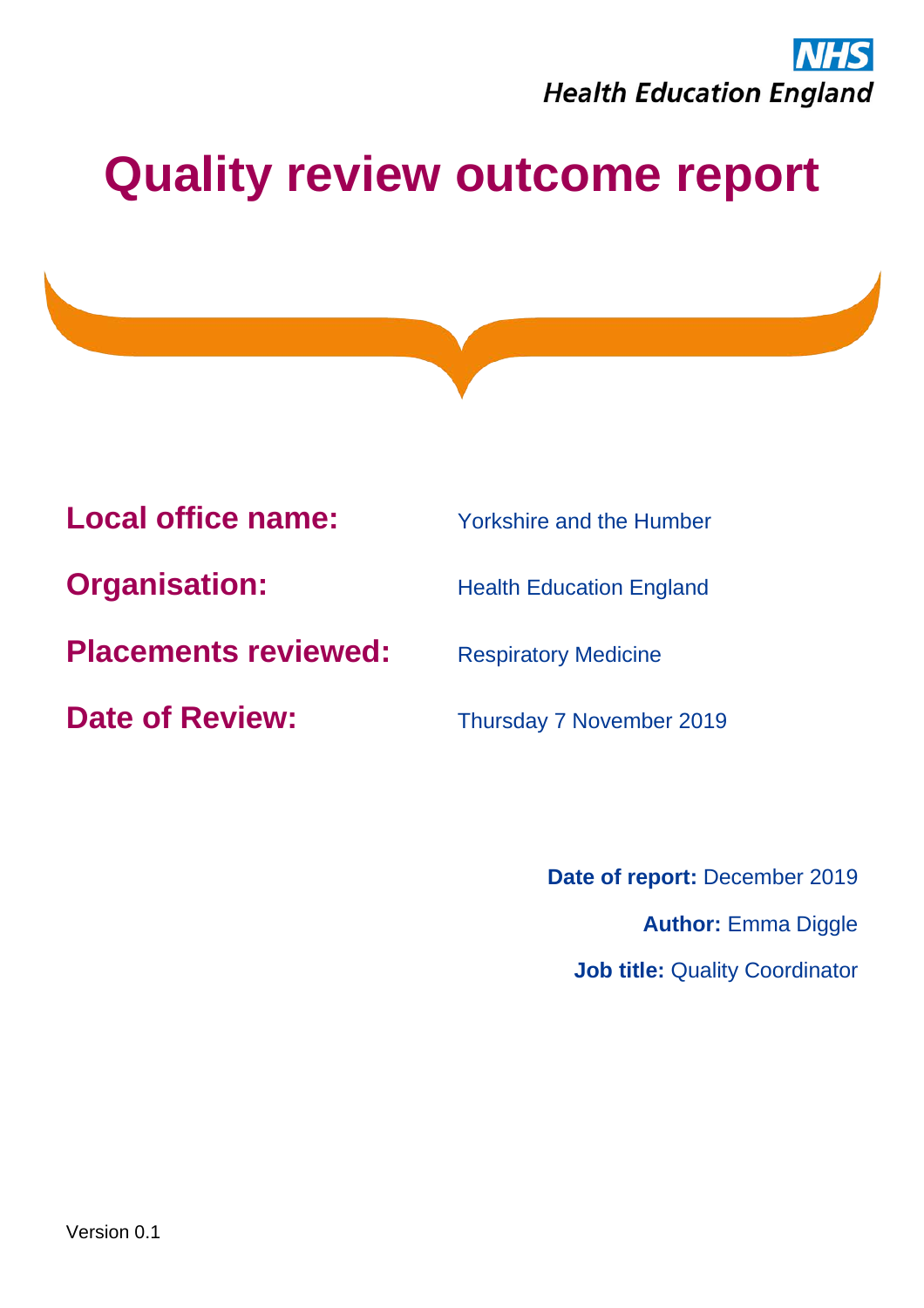# **Review context**

### **Background**

| <b>Reason for review:</b>                                                                   | Negative outliers in the GMC NTS survey data and local<br>intelligence.                           |
|---------------------------------------------------------------------------------------------|---------------------------------------------------------------------------------------------------|
| No. of Trainees met:                                                                        | 21 (FY, CT, up to ST3 Level Trainees)<br>24 (ST5 and above)<br><b>Total 45 Trainees</b>           |
| No. of supervisors / mentors met:                                                           | 27                                                                                                |
| <b>Other staff members met:</b>                                                             |                                                                                                   |
| <b>Duration of review:</b>                                                                  | 6.5 hours                                                                                         |
| Intelligence sources seen prior to<br>review: (e.g. CQC reports; NSS;<br><b>GMC Survey)</b> | GMC NTS 2019, local intelligence, School self-<br>assessment, Programme Summary and Presentation. |

### **Panel members**

| <b>Name</b>       | <b>Job title</b>                                                         |
|-------------------|--------------------------------------------------------------------------|
| Jon Hossain       | Deputy Postgraduate Dean and Clinical Lead for Quality (Review<br>Chair) |
| Fiona Bishop      | Acting Deputy Dean (Panel Chair)                                         |
| Nicola Doddridge  | Associate Dean (Panel Chair)                                             |
| Pranab Haldar     | <b>External Advisor</b>                                                  |
| lan Forrest       | <b>SAC Representative</b>                                                |
| Kate Clough       | Leadership Fellow                                                        |
| Elizabeth Chandra | Leadership Fellow                                                        |
| Kieran Conlon     | Lay Representative                                                       |

### **Key**

| <b>Trainee Group</b> | <b>Trainee Levels within Trainee Group</b> |
|----------------------|--------------------------------------------|
| Tier 1               | FY1, FY2, and CT1                          |
| l Tier 2             | CT2, ST3 and ST4                           |
| Higher               | ST5 and above                              |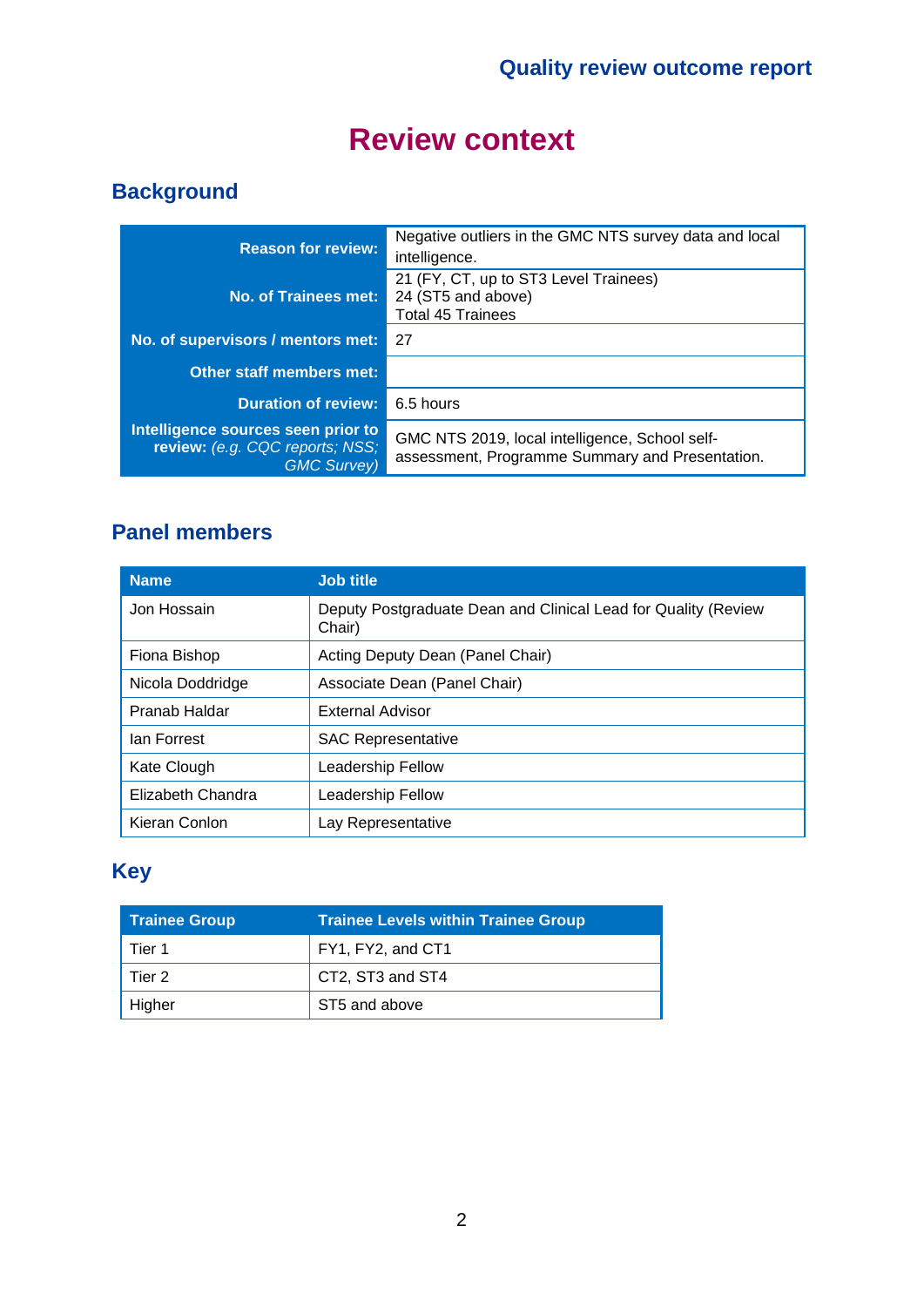Educator and trainee representation at the review was excellent with twenty-seven educators and forty-five trainees from across the Yorkshire and Humber (Y&H) region in attendance. This high level of engagement was welcomed and appreciated. The review was required as a result of negative outlier scores on the General Medical Council National Training Survey 2019 (GMC NTS) results, historic quality-related concerns and local negative quality intelligence.

It should be noted that Training Programme Director (TPD) engagement during organisation and on the day of the review was excellent. In addition, trainees reported that the TPDs are very approachable, supportive, and work closely with the trainees to help them get the experience they need in both General Internal Medicine (GIM) and Respiratory Medicine to meet curriculum requirements.

There were numerous examples of good practice: The Physicians Associates (PAs) Programme at Leeds Teaching Hospitals NHS Trust (LTHT) has increased the employment of PAs in the workplace, and Harrogate & District NHS Foundation Trust (HDFT) too have PAs in medicine, acute medicine, gastroenterology and cardiology. The employment of this alternative workforce helps free time for training.

West and East Yorkshire rotations have a modular approach to covering the sub-specialties, which the trainees report works well. The panel, consequently, recommended that a requirement is opened for the TPDs to have a role in assigning the trainees to particular sub-specialty posts in the South rotation, as occurs in the other rotations *(20191107\_HEEYH\_RQ1).* 

Trainees working at Doncaster and Bassetlaw Teaching Hospitals NHS Foundation Trust (DBTH), The Rotherham NHS Foundation Trust, Chesterfield Royal Hospital NHS Foundation Trust, and Calderdale & Huddersfield NHS FT (CHFT) felt the consultants provide good support and there is a very supportive environment. Procedures training was reported to be good at Mid Yorkshire Hospitals NHS Trust (Mid Yorkshire). Further examples of good practice can be found on page 18.

Educational Supervisors (ESs) expressed concerns regarding the impact of rota gaps on service delivery and education and training within the speciality. The Head of School (HoS) reported that the introduction of the new curriculum and IM3 posts should help to reduce rota gaps and support trainees at tertiary units.

Some ESs stated they do not have enough PAs in their job plan to support trainees. The panel acknowledged that time in job plans for training should reflect the agreed standard of .25PAs per trainee and recommended that this could be picked up in the Self-Assessment Report and followed up at the Monitoring the Learning Environment Meetings.

The panel noted that induction in Respiratory Medicine received red flags in the GMC NTS 2019, with reports that trainees were not aware that they had received an induction and trainees starting outside of the training days not receiving a specialty induction. The panel asked that a requirement be opened for the TPD to make sure that trainees are seen face to face for a specialty induction, including those who start later in the programme or at a different time from other trainees (*20191107\_HEEYH\_RQ2).*

Educators discussed the challenges presented while managing people back into the programme and recommended that a uniformed central approach or policy would be valuable. The panel recommended that an appointment of a Return to Training Lead would be beneficial to the programme to provide mentorship and guidance. The appointment should be someone other than a TPD.

Four higher trainees on a 6-month post working at STHT raised concerns that they are not getting a rounded training experience of the specialty area and do not know if they will have exposure to the areas they have missed once they have completed their 6-month post. They are advised they have a 12-month post at STHT, but they do not have advanced notice of a plan about how their training posts will meet their curricula requirements. It is recommended there needs to be increased clarity and ownership from the TPD in this area.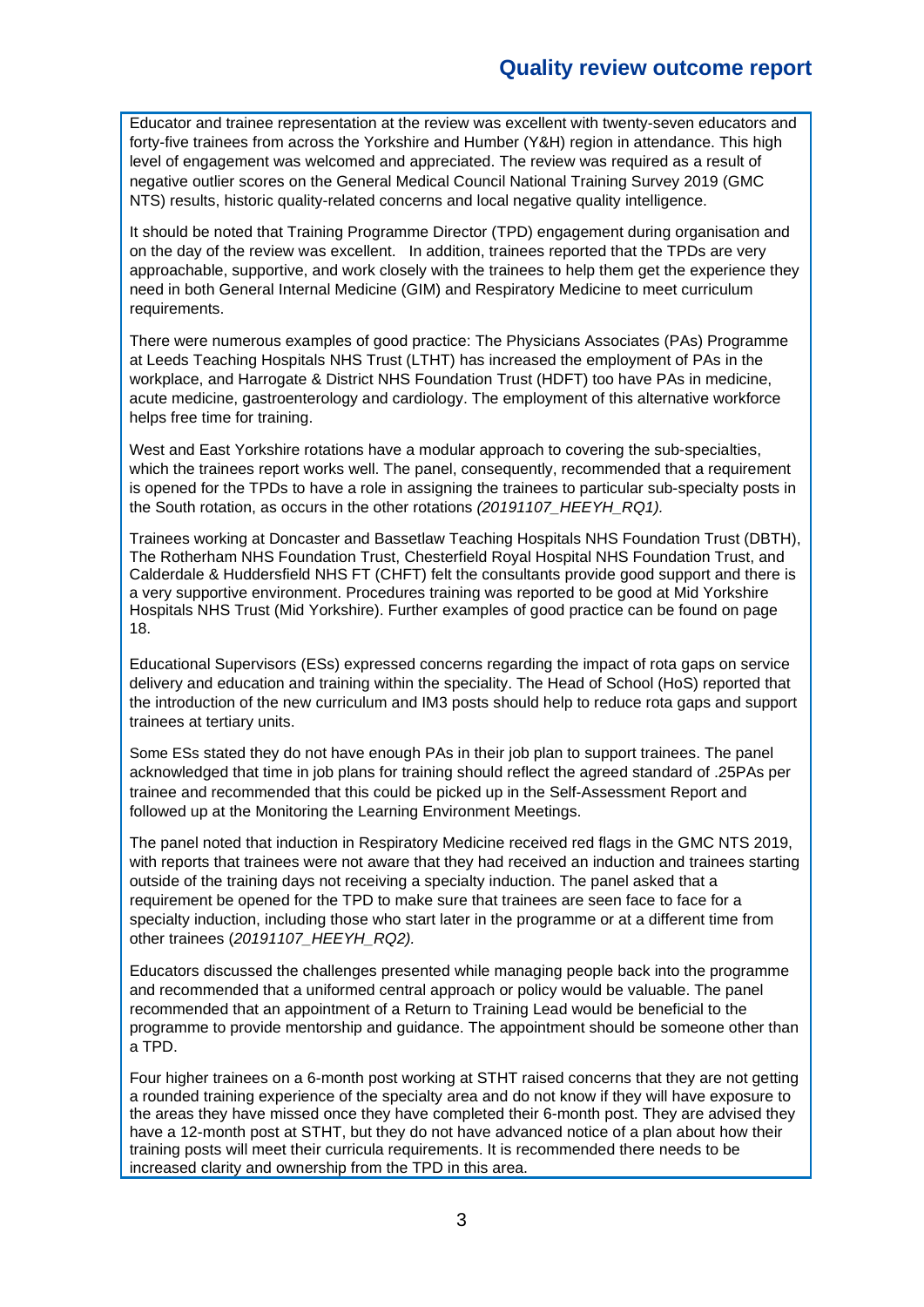Educators and Trainees from Mid Yorkshire were vocal in highlighting the numerous challenges faced by the Trust. The Quality Team and the School are aware of the current challenges at Mid Yorkshire. A Learner/Educator Visit was held on 24 July 2019 and a Senior Leader Engagement Visit is organised for the 9 December 2019 to discuss ongoing concerns. Consequently, several requirements have already been developed and the Programme Review findings confirmed these concerns. The main areas highlighted at the review were Rota design, ability to attend outpatient clinics, and inconsistent Educational Supervision.

Higher Trainees at Mid Yorkshire reported problems with incorrect pay banding and trainees doing the same job on different pay bands. Additionally, there were three reported incidents of trainees upon starting their maternity leave having their pay stopped, with one trainee having to go to the job centre for financial assistance. The Trust has investigated the concerns raised and this issue has been resolved by HR.

Tier 1 trainees working at Bradford Teaching Hospitals NHS Foundation Trust (BTHT), DBTH, Sheffield Teaching Hospitals NHS Foundation Trust (STHT) and Northern Lincolnshire and Goole NHS Foundation Trust (NLAG) reported difficulty in accessing ultrasound training and getting pleural aspiration procedures signed off which are a requirement of their Annual Review of Competence Progression (ARCP). In addition, trainees reported feeling uncomfortable inserting chest drains out of hours as this is a procedure they do not undertake regularly enough to feel competent. The panel advised that SIM centres available at some Trusts could be utilised to help trainees maintain their skills. In addition, trainees should inform their educators and TPDs as early as possible about accessing pleural aspiration procedures training rather than waiting until their ARCP review. A requirement is already open at STHT for Foundation and Core trainees around chest drains (existing r*equirement no: 18/0046*) and pleural aspiration procedure sign off for CT1 level trainees (existing r*equirement no: 19/0013*).

Trainees working at STHT reported that there is apathy and lack of cross cover from consultants as well as poor morale from registrars which is filtering down to tier one trainee level, with two trainees working at STHT reporting mental health issues and thinking about leaving the medical profession. No trainee at the meeting said they would apply for a consultant post at STHT. It was felt that consultants need to increase their engagement and take responsibility for a change in culture.

**STHT (Northern General Hospital) - referral process, lack of consultant cover and adequate support clinical supervision on wards (e***xisting* **r***equirement no: 18/0045***)** - Inpatient referrals are exclusively dealt with by the higher trainees. This involves acute referrals that need to be seen on the day and requests for a specialist inpatient opinion from a consultant in a specialist area, for example cystic fibrosis cases. Higher trainees experience great difficulties in getting support if the on-call consultants do not have that specialist interest. Consultants who are not on call do not get involved with referrals. Consultants do not consistently communicate with one another and do not co-ordinate training. Consultants from other specialties are unhappy with a trainee-only opinion for what may be a complex patient and complaints have been made. Trainees receive little or no feedback on referrals. This is perceived by trainees to be a patient safety issue.

**STHT – Outpatient clinic experience (***20191107\_HEEYH\_RQ3*) - Higher trainees reported that ward referral cover has been changed leading to cancellation of outpatient clinic experience opportunities. They valued the ward experience, but the pattern of cover needs to be reviewed to ensure that adequate clinic experience is also possible. Higher trainees reported that they have, on occasions, had to use study leave in order to get to clinics and TPDs are encouraging them to take study leave from other rotational attachments in order to return to the department to gain experience.

#### **STHT (Northern General Hospital) – Out-patient Clinic Supervision**

**(***20191107\_HEEYH\_RQ4) -* Clinics continue to be run by Tier 1 trainees providing a consultant is available in the hospital for email advice. Trainees mentioned that they had performed unsupervised procedures for complex cancer cases which they felt they were not adequately trained for early in their attachments. Trainees reported this occurs frequently for ST3 trainees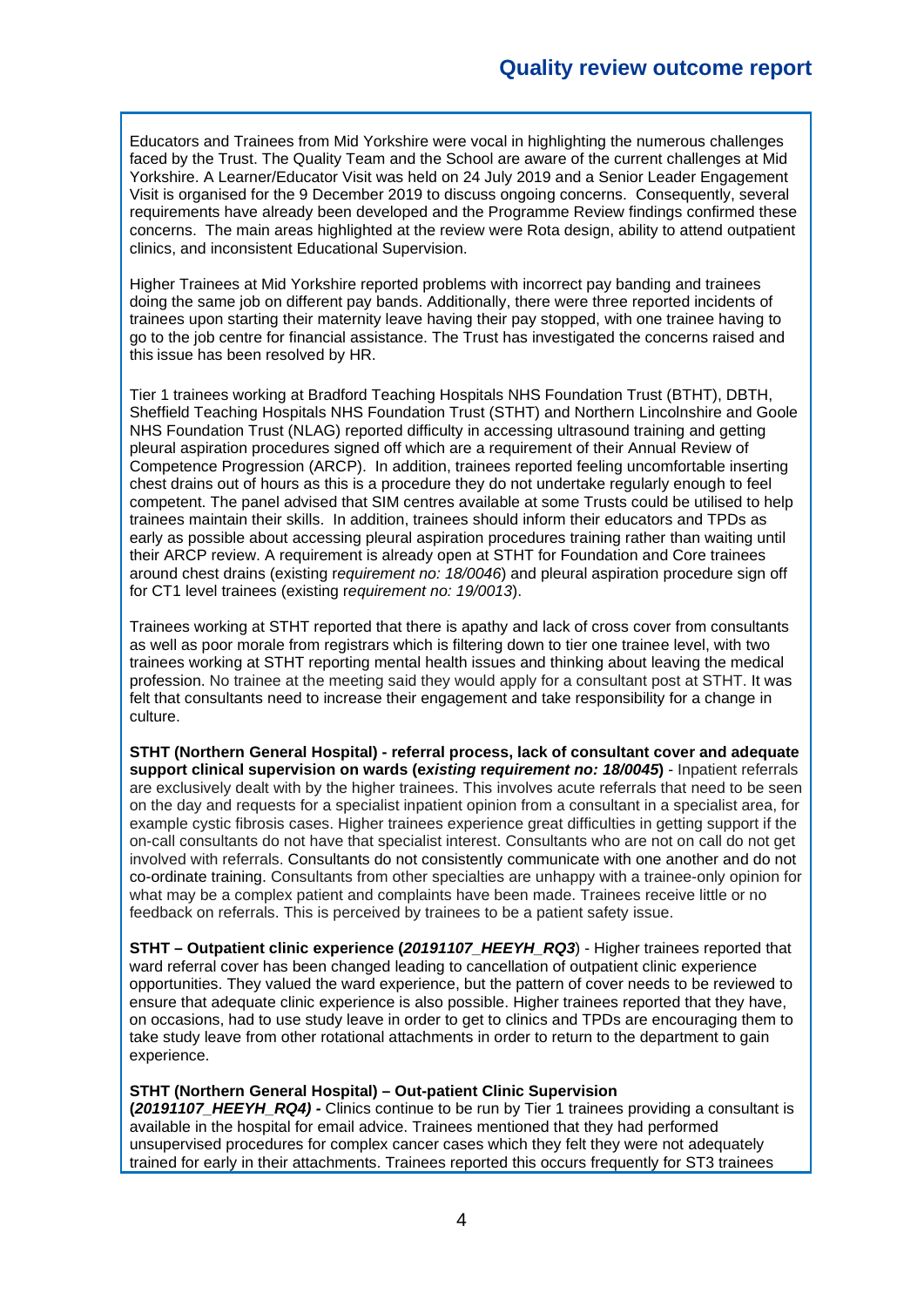and they did not feel adequately supported to make some clinical decisions. A clear policy around clinic supervision and the level of supervision is required.

**STHT - Workload** *(existing requirement no: 18/0046)* **-** Higher trainees reported working long hours in some instances 8am – 8pm, and that there is a culture at the Trust that it is 'part of the job'. Trainees are reluctant to Exception Report due to negative responses from consultants e.g. being asked how they can manage their time better to avoid working long hours. Trainees feel there is no point in completing DATIX forms as they will be criticised and not be listened to. The panel felt that the SAC could help with this, and that the DME may need to be more involved with the trainees, as they do not feel there is currently a supportive and confidential route for discussion of concerns. Additionally, trainees reported fragmented training in respiratory and the overwhelming burden of work e.g. trainees working on wards are seeing 12 – 15 patients with no consultant support.

**Mid Yorkshire – Ward round by WhatsApp and Handover (***20191107\_HEEYH\_RQ5) -* Higher trainers reported that consultants communicate with trainees by WhatsApp, leaving lists of jobs for patients by bed location. This is not a robust handover. Messages frequently appear a long time after being sent by which time patients may have moved to another ward/bed. Electronic Health Record System (PPM+) does have the facility for a handover, but it is not being used. This was also raised as a patient safety concern.

#### **Mid Yorkshire - Checklist of invasive procedures and identifying**

**patients(***20191107\_HEEYH\_RQ6) -* Invasive procedures are performed in many locations, including the bedside or a treatment room on a ward. It is not clear that the room is suitable for invasive procedures in terms of infection control and it was reported that no checklists are used. There should be a Local Safety Standards for Invasive Procedures Policy (LocSSIPS).

**Mid Yorkshire (Pinderfields Hospital) - Clinical supervision and communication between trainees and educators (existing r***equirement no: 18/0057***) -** All trainees were clear that consultants at Mid Yorkshire are supportive in their approach but there are no structured ward rounds. Higher trainees reported that consultants attend at unpredictable times to see their own patients on each of the three wards. Outlier patients have no named consultant but are overseen by the on-call consultant. Tier 1 trainees working at Pinderfields Hospital reported that patients can go two weeks without a consultation, that there is no consultant cross-cover and no hand over between consultants when they are away leading to patient safety concerns. Trainees recommended that the introduction of a consultant of the week model would be beneficial.

**Mid Yorkshire – Rotas (existing r***equirement no: 18/0058***) -** Poorly designed rotas with unevenly distributed rota gaps (there are sometimes 3 gaps out of the 4 GIM posts). This is a patient safety concern and when trainees have found themselves in this position, they have not found help from the clinical and medical directors despite asking for it. Rotas are sometimes changed at short notice (3 weeks). Higher trainees reported that the Rota Coordinator is currently off sick and there are rota organisational issues. Rotas are disparate - sometimes full and other times not fully staffed. Mistakes have been made with the on-call rota whereby the rota appears fuller than it actually was; for example, a trainee who was on maternity leave at that time was included on the GIM rota. Higher trainees also raised concerns about trainees feeling isolated at Dewsbury; for example, 'step-down' ward being covered by two doctors, who could be as junior as FY2, and trainees were worried about the absence of more senior support if there was a problem. A clear escalation policy is required. Trainees expressed concerns at Pinderfields including rota gaps and workload. Examples were given of FY and CT level trainees going home in tears as well as trainees going on long term sick due to their training experience at the Trust.

**Mid Yorkshire - Induction** *(20191107\_HEEYH\_RQ7) -* ST3 and ST4 level trainees reported that induction to the programme was inadequate and that that they had had no information about what to do when on-call. An example was provided of a trainee starting on a night shift who had not had any induction or log in information. The trainees had flagged this in advance of their arrival but received no reply to emails.

**NLAG (Scunthorpe General Hospital) - Named Educational Supervisor Clinical Supervision** (*20191107\_HEEYH\_RQ8)* **–** There is only one substantive consultant in Scunthorpe, who is the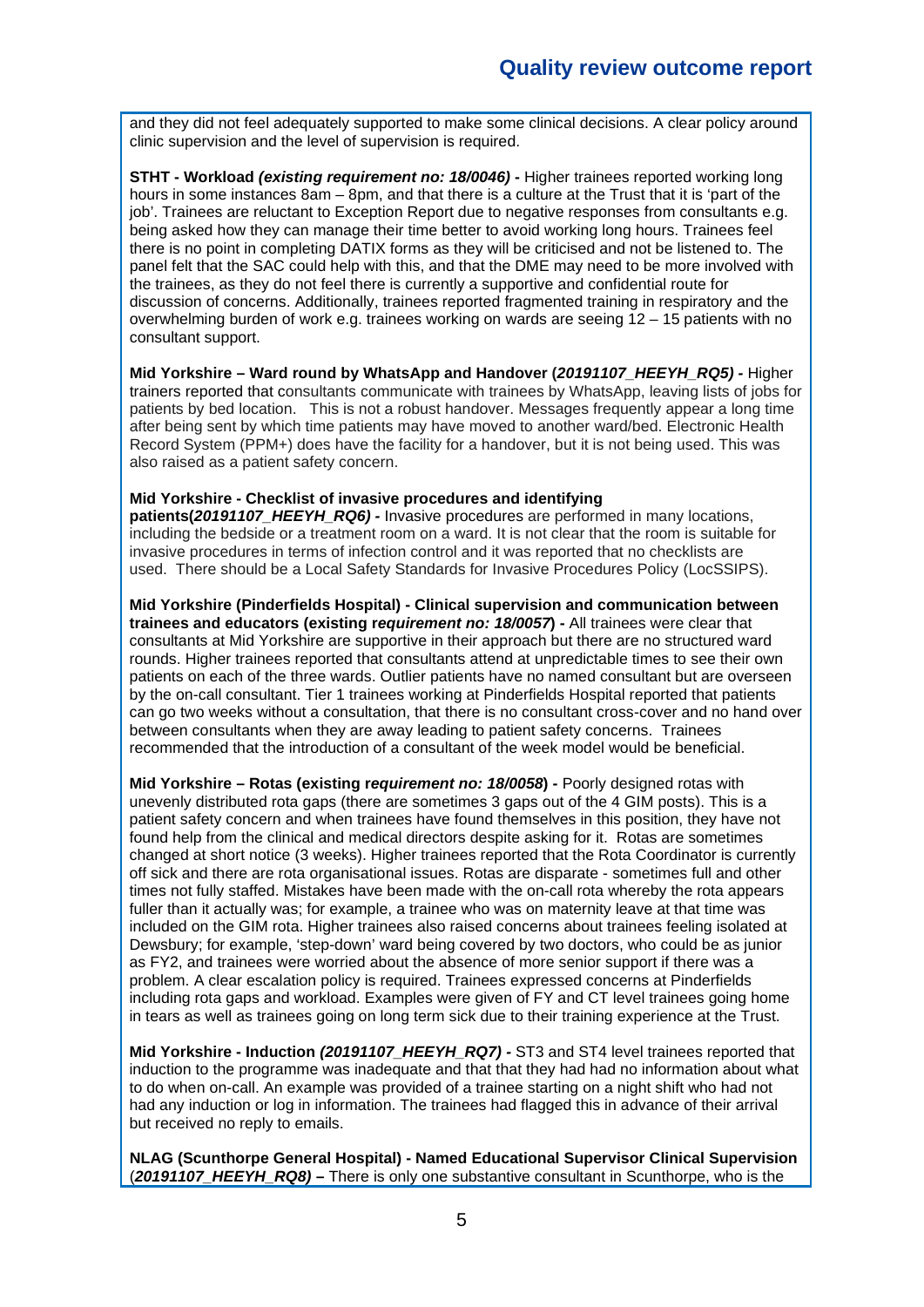named Educational Supervisor for trainees. Tier 1 trainees mentioned it being very difficult to access clinic supervision including incidents at NLAG (Scunthorpe Hospital) where trainees were a nurse refused to allow them to see a consultant for advice*.*

#### **NLAG (Scunthorpe General Hospital) - Unsupervised clinics (***20191107\_HEEYH\_RQ9***)–**

Trainees reported that ST3 and ST4 level Trainees working at Scunthorpe (NLAG) are undertaking unsupervised clinics for complex cancer cases. ST3 and ST4 trainees should not be carrying out clinics unsupervised and clear policy around clinic supervision and the level of supervision is required. There is no procedural training as there is only a single supervisor. An external approach will be required and the TPD will need to address this.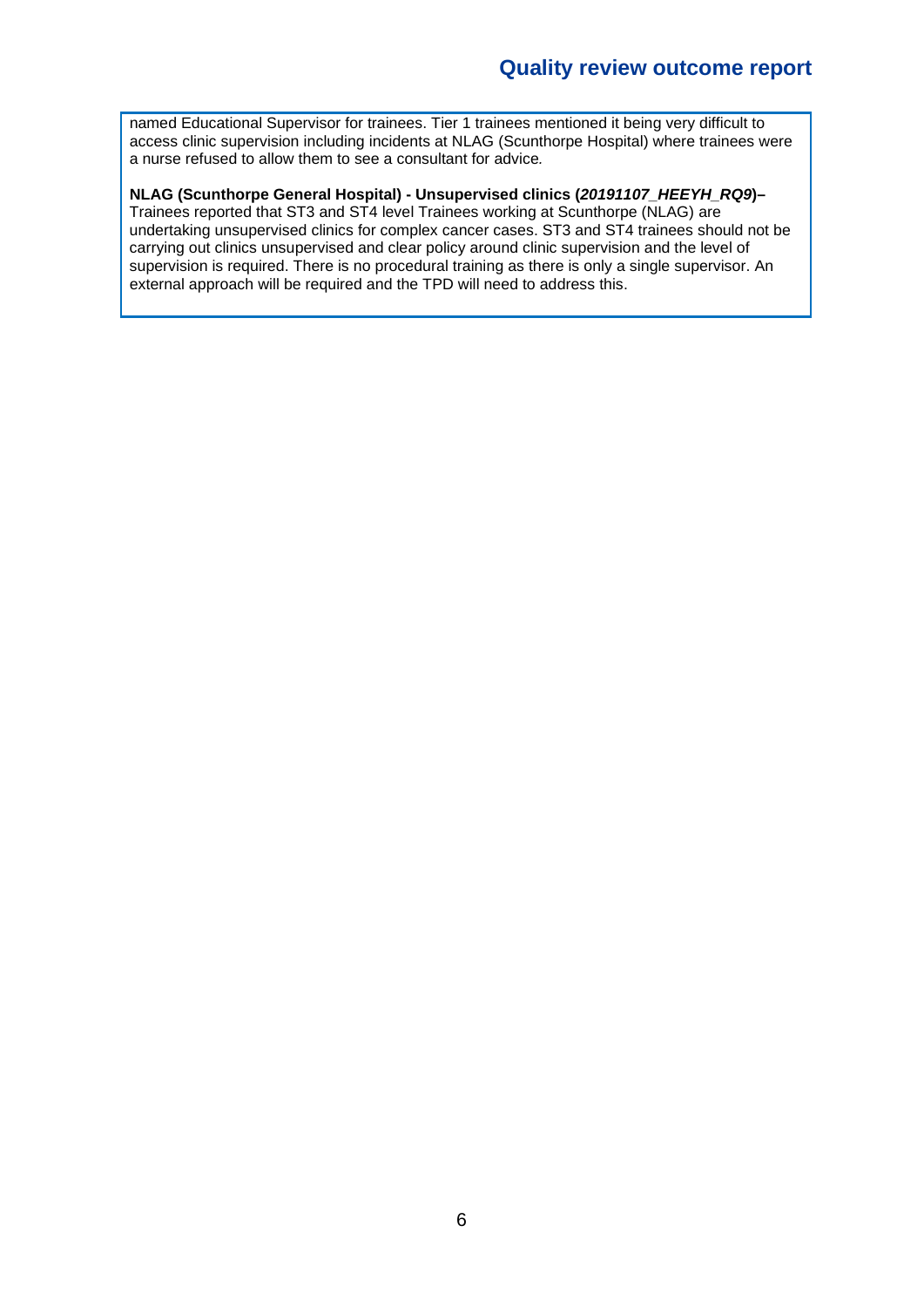### **Educational requirements**

*Requirements are set where HEE have found that standards are not being met; a requirement is an action that is compulsory.*

| <b>HEE Theme</b>     | <b>LEARNING ENVIRONMENT AND CULTURE</b>                                        |                   |
|----------------------|--------------------------------------------------------------------------------|-------------------|
| Requirement          | Organisations must make sure that work undertaken by doctors in training       |                   |
| (Experience)         | provides learning opportunities and feedback on performance and gives an       |                   |
|                      | appropriate breadth of clinical experience.                                    |                   |
| <b>HEYH Concern</b>  | 20191107 HEEYH RQ1                                                             |                   |
| <b>Number</b>        |                                                                                |                   |
| <b>School</b>        | <b>School of Respiratory Medicine</b>                                          |                   |
| <b>Specialty</b>     | <b>Respiratory Medicine (South)</b>                                            |                   |
| (Specialties)        |                                                                                |                   |
| <b>Learner Level</b> | <b>All Levels</b>                                                              |                   |
| Concern 1            | The post in Respiratory Medicine offer trainees in the South (All Levels)      |                   |
|                      | with too little experience in Respiratory Medicine to meet the curriculum.     |                   |
| <b>Evidence for</b>  | West and East Yorkshire rotations have a modular approach to covering the      |                   |
| Concern              | sub-specialties, which the trainees report works well. The panel,              |                   |
|                      | consequently, recommended that a requirement is opened for the TPDs to         |                   |
|                      | have a role in assigning the trainees to particular sub-specialty posts in the |                   |
|                      | South rotation, as occurs in the other rotations.                              |                   |
| <b>Action 1</b>      | Identify methods of providing support for Learners with                        | <b>March 2020</b> |
|                      | Sub Specialities in the South.                                                 |                   |
| <b>Action 2</b>      | Review and amend Learner timetables/work schedules to                          | <b>March 2020</b> |
|                      | allow them access to more educational opportunities in the                     |                   |
|                      | department.                                                                    |                   |
| <b>Action 3</b>      | The Training Programme Director/Head of School to                              | <b>June 2020</b>  |
|                      | review the new modular approach.                                               |                   |
| <b>Evidence for</b>  | Copy of action plan identifying the additional support,                        | <b>June 2020</b>  |
| <b>Action 1</b>      | implementation date.                                                           |                   |
| <b>Evidence for</b>  | Copy of new timetables identifying new educational                             | <b>June 2020</b>  |
| <b>Action 2</b>      | opportunities.                                                                 |                   |
| <b>Evidence for</b>  | The TPD/HoS will review at school board to discuss the                         | <b>June 2020</b>  |
| <b>Action 3</b>      | impact and assess sustainability.                                              |                   |
| <b>RAG Rating</b>    | <b>RED</b>                                                                     |                   |
| <b>LEP</b>           | Copies of documents with accompanying explanatory narrative<br>$\bullet$       |                   |
|                      | must be uploaded to the QM Database                                            |                   |
|                      | Item must be reviewed, and changes confirmed with the HEE<br>$\bullet$         |                   |
|                      | <b>Quality Team</b>                                                            |                   |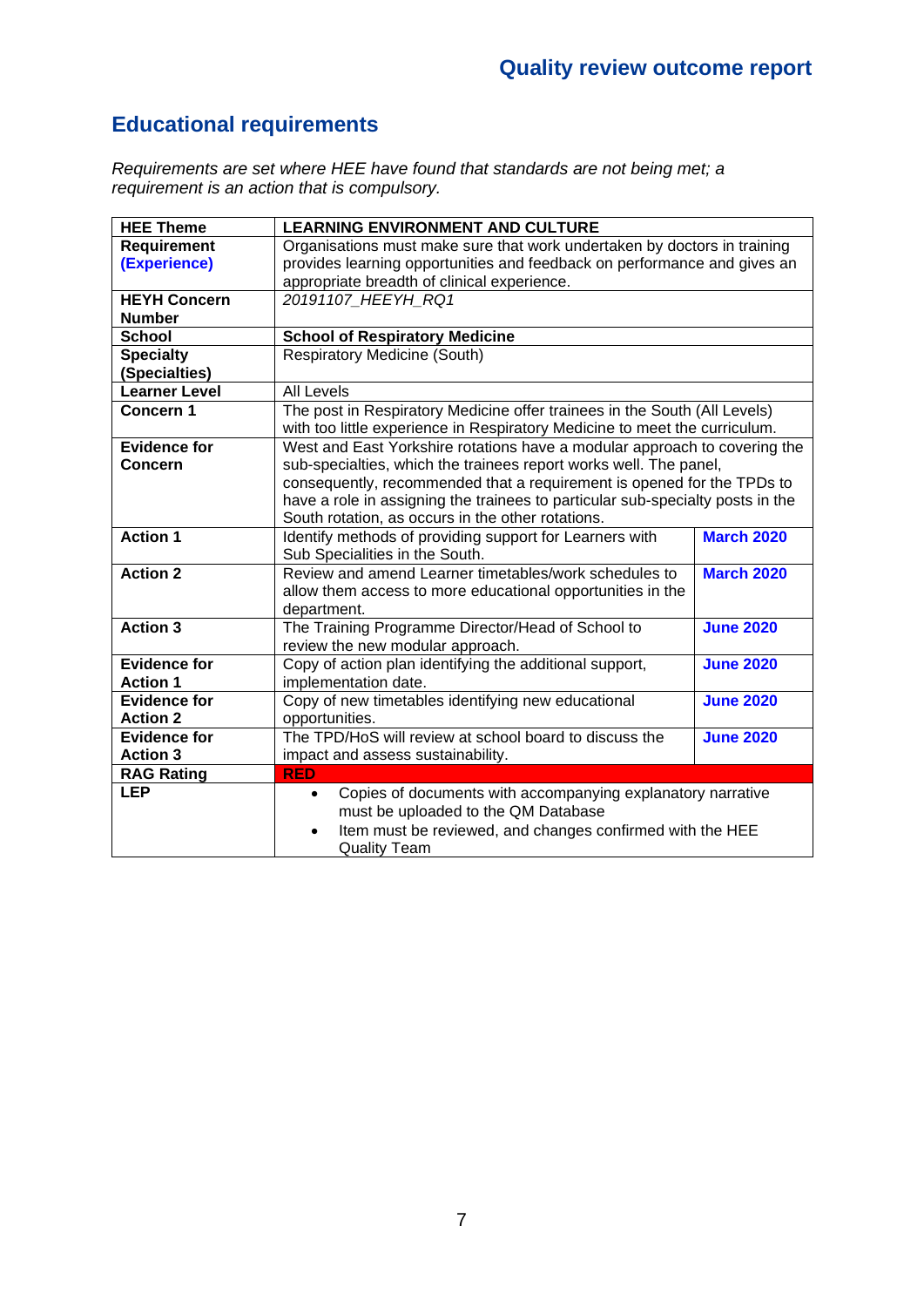| <b>HEE Theme</b>           | <b>LEARNING ENVIRONMENT AND CULTURE</b>                                                                                                                  |                    |  |
|----------------------------|----------------------------------------------------------------------------------------------------------------------------------------------------------|--------------------|--|
| Requirement                | Organisations must make sure learners have an induction for each                                                                                         |                    |  |
| (Induction)                | placement that clearly sets out                                                                                                                          |                    |  |
|                            | their duties and supervision arrangements                                                                                                                |                    |  |
|                            | their role in the team<br>$\bullet$                                                                                                                      |                    |  |
|                            | how to gain support from senior colleagues                                                                                                               |                    |  |
|                            | the clinical or medical guidelines and workplace policies they must follow                                                                               |                    |  |
|                            | how to access clinical and learning resources                                                                                                            |                    |  |
|                            | As part of the process learners must meet their team and other health and                                                                                |                    |  |
|                            | social care professionals they will be working with.                                                                                                     |                    |  |
| <b>HEYH Concern</b>        | 20191107_HEEYH_RQ2                                                                                                                                       |                    |  |
| <b>Number</b>              |                                                                                                                                                          |                    |  |
| <b>School</b>              | <b>School of Respiratory Medicine</b>                                                                                                                    |                    |  |
| <b>Specialty</b>           | <b>Respiratory Medicine</b>                                                                                                                              |                    |  |
| (Specialties)              |                                                                                                                                                          |                    |  |
| <b>Learner Level</b>       | All                                                                                                                                                      |                    |  |
| Concern 1                  | Learners are not provided with a relevant/useful Specialty induction to work                                                                             |                    |  |
|                            | at the Trust that provides them with access to relevant policies, IT, or initial                                                                         |                    |  |
|                            | mandatory training.                                                                                                                                      |                    |  |
| <b>Concern 2</b>           | Learners are not provided with a relevant/useful Specialty induction to work                                                                             |                    |  |
|                            | in Respiratory Medicine. They are not provided with essential guidance on                                                                                |                    |  |
|                            | the management of the important or common Requirements they are                                                                                          |                    |  |
|                            | expected to manage as soon as they take up post.                                                                                                         |                    |  |
| <b>Evidence for</b>        | The panel noted that induction in Respiratory Medicine received red flags in                                                                             |                    |  |
| <b>Concern</b>             | the GMC NTS 2019, with reports that trainees were not aware that they had<br>receive an induction and trainees starting outside of the training days not |                    |  |
|                            | receiving a specialty induction. The panel asked that a requirement be                                                                                   |                    |  |
|                            | opened for the TPD to make sure that trainees are seen face to face for a                                                                                |                    |  |
|                            | specialty induction, including those who start later in the programme or at a                                                                            |                    |  |
|                            | different time from other trainees.                                                                                                                      |                    |  |
| <b>Action 1</b>            | Provide all Learners with an appropriate Specialty                                                                                                       | <b>Next intake</b> |  |
|                            | induction.                                                                                                                                               |                    |  |
| <b>Action 2</b>            | Make induction arrangements for Learners starting later in                                                                                               | <b>Next intake</b> |  |
|                            | the programme or at a different time from other Trainees.                                                                                                |                    |  |
| <b>Action 3</b>            | Evaluate the effectiveness of induction.                                                                                                                 | <b>After next</b>  |  |
|                            |                                                                                                                                                          | intake             |  |
| <b>Evidence for Action</b> | Copy of induction programme.                                                                                                                             | <b>Before next</b> |  |
| 1                          |                                                                                                                                                          | intake             |  |
|                            |                                                                                                                                                          |                    |  |
| <b>Evidence for Action</b> | Copy of arrangements for induction for Learners who start                                                                                                | <b>After next</b>  |  |
| 2                          | at a different time from the main group.                                                                                                                 | intake             |  |
| <b>Evidence for Action</b> | Copy of induction evaluation and plans for modifications (if                                                                                             | <b>After next</b>  |  |
| 3                          | indicated).                                                                                                                                              | intake             |  |
| <b>RAG Rating</b>          | <b>RED</b>                                                                                                                                               |                    |  |
| <b>LEP</b>                 | Copies of documents with accompanying explanatory narrative<br>$\bullet$                                                                                 |                    |  |
|                            | must be uploaded to the QM Database                                                                                                                      |                    |  |
|                            | Item must be reviewed, and changes confirmed with the HEE                                                                                                |                    |  |
|                            | <b>Quality Team</b>                                                                                                                                      |                    |  |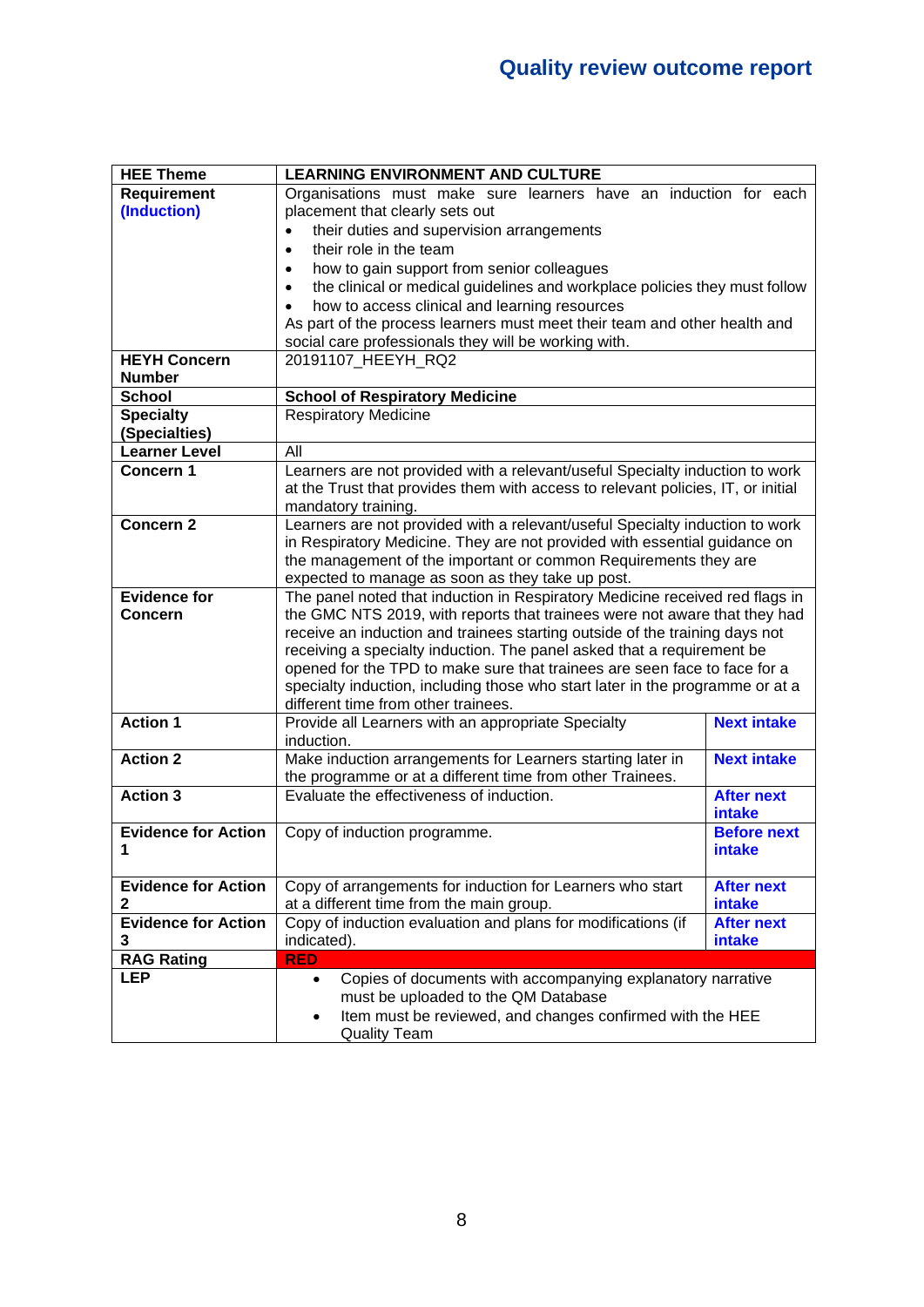| <b>HEE Theme</b>     | <b>LEARNING ENVIRONMENT AND CULTURE</b>                                         |                   |  |
|----------------------|---------------------------------------------------------------------------------|-------------------|--|
| <b>Requirement</b>   | Organisations must make sure that work undertaken by doctors in training        |                   |  |
| (Experience)         | provides learning opportunities and feedback on performance and gives an        |                   |  |
|                      | appropriate breadth of clinical experience.                                     |                   |  |
| <b>HEYH Concern</b>  | 20191107 HEEYH RQ3                                                              |                   |  |
| <b>Number</b>        |                                                                                 |                   |  |
| <b>LEP Site</b>      | <b>Sheffield Teaching Hospitals NHS Foundation Trust (STHT)</b>                 |                   |  |
| <b>Specialty</b>     | <b>Respiratory Medicine</b>                                                     |                   |  |
| (Specialties)        |                                                                                 |                   |  |
| <b>Learner Level</b> | Higher                                                                          |                   |  |
| Concern 1            | Whilst the post offers the potential for a broad experience in Respiratory      |                   |  |
|                      | Medicine, Learners are unable to take advantage of them because of their        |                   |  |
|                      | timetables/clinical duties.                                                     |                   |  |
| <b>Concern 2</b>     | The post in Respiratory Medicine offer higher learners with too little          |                   |  |
|                      | experience in clinics to meet curriculum.                                       |                   |  |
| <b>Evidence for</b>  | Higher trainees reported that ward referral cover has been changed leading      |                   |  |
| <b>Concern</b>       | to cancellation of outpatient clinic experience opportunities. They valued the  |                   |  |
|                      | ward experience, but the pattern of cover needs to be reviewed to ensure        |                   |  |
|                      | that adequate clinic experience is also possible. Higher trainees reported      |                   |  |
|                      | that they have, on occasions, had to use study leave in order to get to clinics |                   |  |
|                      | and TPDs are encouraging them to take study leave from other rotational         |                   |  |
|                      | attachments in order to return to the department to gain experience.            |                   |  |
| <b>Action 1</b>      | Review and amend Learner outpatient clinic                                      | <b>March 2020</b> |  |
|                      | timetables/work schedules to allow them access to more                          |                   |  |
|                      | educational opportunities in the department.                                    |                   |  |
| <b>Evidence for</b>  | Copy of new outpatient clinic timetables identifying new                        | <b>June 2020</b>  |  |
| <b>Action 1</b>      | educational opportunities.                                                      |                   |  |
| <b>RAG Rating</b>    | <b>RED</b>                                                                      |                   |  |
| <b>LEP</b>           | Copies of documents with accompanying explanatory narrative<br>$\bullet$        |                   |  |
|                      | must be uploaded to the QM Database                                             |                   |  |
|                      | Item must be reviewed, and changes confirmed with the HEE<br>$\bullet$          |                   |  |
|                      | <b>Quality Team</b>                                                             |                   |  |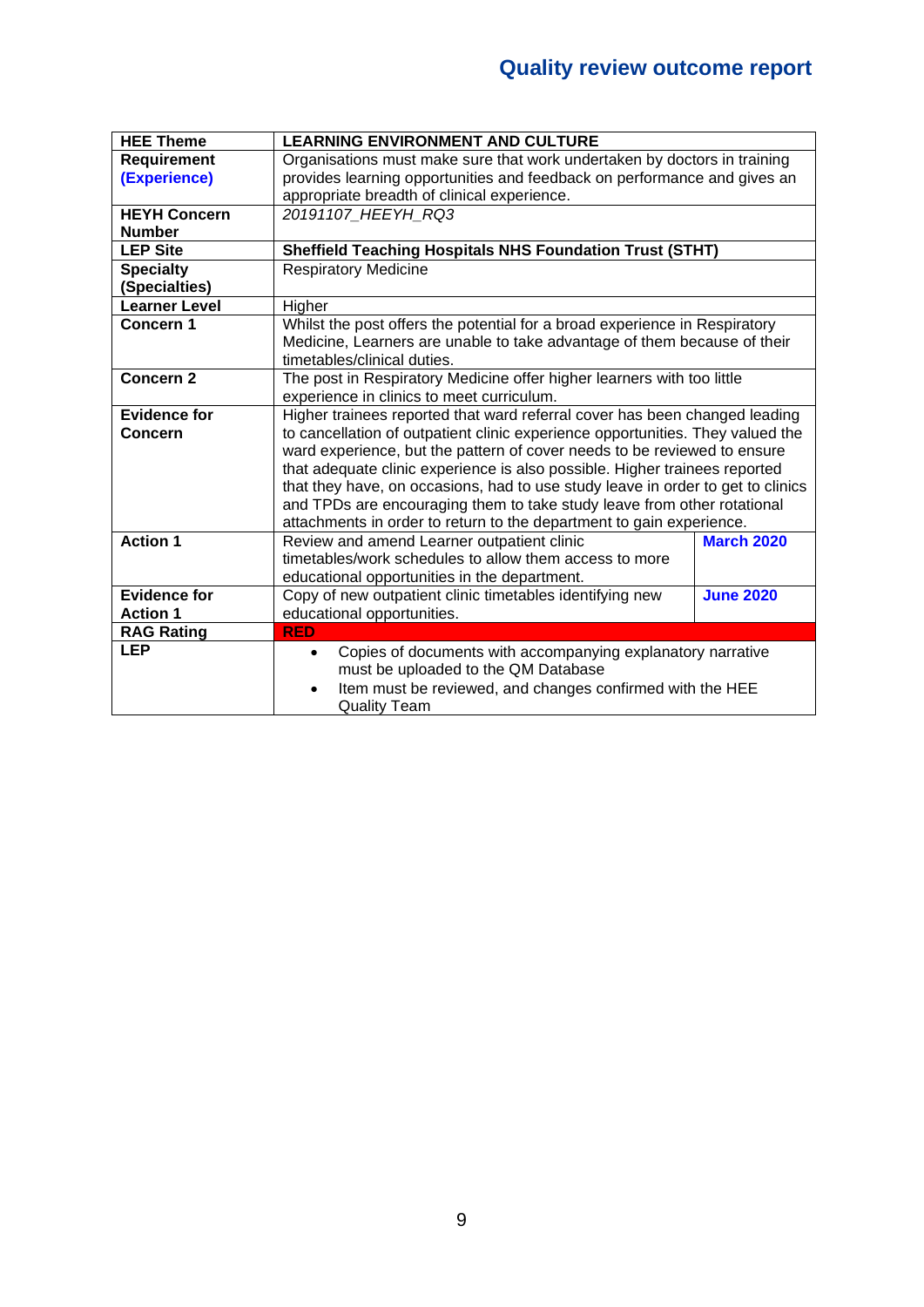| <b>HEE Theme</b>               | <b>LEARNING ENVIRONMENT AND CULTURE</b>                                                                   |                  |
|--------------------------------|-----------------------------------------------------------------------------------------------------------|------------------|
| <b>Requirement</b>             | Organisations must make sure that learners have an appropriate                                            |                  |
| (Clinical Supervision)         | level of clinical supervision always by an experienced and competent                                      |                  |
|                                | supervisor, who can advise or attend as needed. The level of                                              |                  |
|                                | supervision must fit the individual learner's competence, confidence                                      |                  |
|                                | and experience. The support and clinical supervision must be clearly                                      |                  |
|                                | outlined to the learner and the supervisor.                                                               |                  |
|                                | Foundation doctors must always have on-site access to a senior                                            |                  |
|                                | colleague who is suitably qualified to deal with problems that may                                        |                  |
|                                | arise during the session. Medical students on placement must be                                           |                  |
|                                | supervised, with closer supervision when they are at lower levels of                                      |                  |
|                                | competence.                                                                                               |                  |
| <b>HEYH Concern Number</b>     | 20191107_HEEYH_RQ4                                                                                        |                  |
| <b>LEP Site</b>                | Sheffield Teaching Hospitals NHS Foundation Trust (STHT) -                                                |                  |
|                                | <b>Northern General Hospital</b>                                                                          |                  |
| <b>Specialty (Specialties)</b> | <b>Respiratory Medicine</b>                                                                               |                  |
| <b>Learner Level</b>           | Tier 1 (FY1, FY2 and CT1) and ST3                                                                         |                  |
| Concern 1                      | Learners are often expected to provide clinical care without access to                                    |                  |
|                                | appropriate support from a senior Learner or consultant in                                                |                  |
|                                | <b>Respiratory Medicine</b>                                                                               |                  |
| <b>Concern 2</b>               | Tier 1 (FY1, FY2 and CT1) and ST3 Learners are not provided with                                          |                  |
|                                | on-site support from a senior colleague                                                                   |                  |
| Concern 3                      | Learners are expected to carry out duties which are not appropriate                                       |                  |
|                                | for their stage of training Tier 1 Tier 1 (FY1, FY2 and CT1) and ST3                                      |                  |
|                                | level trainees in Respiratory Medicine.                                                                   |                  |
| <b>Evidence for Concern</b>    | Clinics continue to be run by Tier 1 trainees providing a consultant is                                   |                  |
|                                | available in the hospital for email advice. Trainees mentioned that                                       |                  |
|                                | they had performed unsupervised procedures for complex cancer                                             |                  |
|                                | cases which they felt they were not adequately trained for early in                                       |                  |
|                                | their attachments. Trainees reported this occurs frequently for ST3                                       |                  |
|                                | trainees and they did not feel adequately supported to make some                                          |                  |
|                                | clinical decisions. A clear policy around clinic supervision and the<br>level of supervision is required. |                  |
| <b>Action 1</b>                | Provide Foundation Learners with access to on-site                                                        | <b>Immediate</b> |
|                                | clinic support from a senior learner or consultant in                                                     |                  |
|                                | Respiratory Medicine.                                                                                     |                  |
| <b>Evidence for Action 1</b>   | Copy of senior cover rota.                                                                                | <b>Immediate</b> |
|                                |                                                                                                           |                  |
| <b>RAG Rating</b>              | <b>RED</b>                                                                                                |                  |
| <b>LEP</b>                     | Copies of documents with accompanying explanatory                                                         |                  |
|                                | narrative must be uploaded to the QM Database                                                             |                  |
|                                | Item must be reviewed, and changes confirmed with the HEE                                                 |                  |
|                                | <b>Quality Team</b>                                                                                       |                  |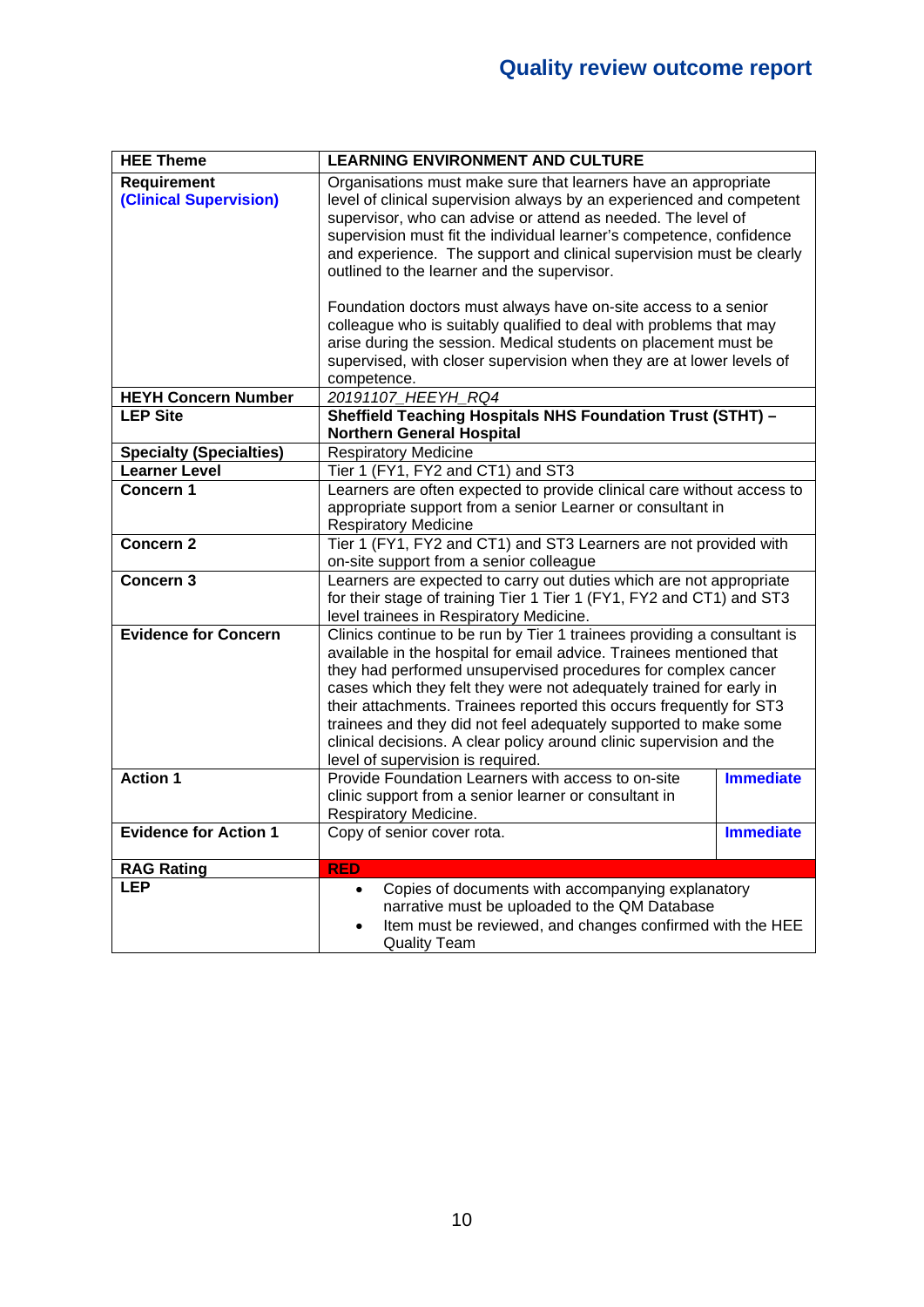| <b>HEE Theme</b>             | <b>LEARNING ENVIRONMENT AND CULTURE</b>                                     |                   |
|------------------------------|-----------------------------------------------------------------------------|-------------------|
| Requirement                  | Handover** of care must be organised and scheduled to provide continuity    |                   |
| (Handover)                   | of care for patients and maximise the learning opportunities for doctors in |                   |
|                              | training in clinical practice.                                              |                   |
|                              |                                                                             |                   |
|                              | **Handover at the start and end of periods of day or night duties, every    |                   |
|                              | day of the week.                                                            |                   |
| <b>HEYH Concern</b>          | 20191107_HEEYH_RQ5                                                          |                   |
| <b>Number</b>                |                                                                             |                   |
| <b>LEP Site</b>              | Mid Yorkshire Hospitals NHS Trust (Mid Yorkshire)                           |                   |
| <b>Specialty</b>             | <b>Respiratory Medicine</b>                                                 |                   |
| (Specialties)                |                                                                             |                   |
| <b>Learner Level</b>         | <b>All Levels</b>                                                           |                   |
| Concern 1                    | Handover is not attended by appropriate members of consultant staff.        |                   |
| Concern <sub>2</sub>         | Handover in Respiratory Medicine is not supported by appropriate            |                   |
|                              | documentation.                                                              |                   |
| Concern 3                    | Handover in Respiratory Medicine is not appropriately led with consultant   |                   |
|                              | communicating with Trainees by WhatsApp.                                    |                   |
| <b>Evidence for</b>          | Higher trainers reported that consultants communicate with trainees by      |                   |
| <b>Concern</b>               | WhatsApp, leaving lists of jobs for patients by bed location. This is not a |                   |
|                              | robust handover. Messages frequently appear a long time after being sent    |                   |
|                              | by which time patients may have moved to another ward/bed. Electronic       |                   |
|                              | Health Record System (PPM+) does have the facility for a handover, but it   |                   |
|                              | is not being used. This was also raised as a patient safety concern.        |                   |
| <b>Action 1</b>              | Introduce a handover system that meets HEE standards.                       | <b>June 2020</b>  |
| <b>Action 2</b>              | Make appropriate changes to rotas/working arrangements                      | <b>March 2020</b> |
|                              | to allow relevant staff to attend handover.                                 |                   |
| <b>Action 3</b>              | Introduce a reliable method of documenting the handover.                    | <b>March 2020</b> |
|                              | If this involves IT, there must be easy access in all clinical              |                   |
| <b>Action 4</b>              | areas.                                                                      | <b>March 2020</b> |
|                              | Allocate an appropriate senior member of staff to lead the                  |                   |
| <b>Action 5</b>              | handover.<br>Evaluate effectiveness of handover.                            | <b>June 2020</b>  |
| <b>Evidence for Action 1</b> | 1. Production of handover policy                                            | 2 months          |
|                              | 2. Staff training completed                                                 | <b>March 2020</b> |
|                              | 3. Handover introduced                                                      | 4 months          |
|                              | 4. Introduction evaluated                                                   | <b>June 2020</b>  |
|                              | 5. Handover policy explained to new starters                                | <b>Induction</b>  |
| <b>Evidence for Action 2</b> | Summary of revised rotas/work arrangements.                                 | <b>March 2020</b> |
| <b>Evidence for Action 3</b> | 1. Copies of handover documentation                                         | <b>March 2020</b> |
|                              | 2. Description of e-handover system                                         | <b>March 2020</b> |
| <b>Evidence for Action 4</b> | Copy of process authorising arrangements for the                            | <b>March 2020</b> |
|                              | leadership of handover.                                                     |                   |
| <b>Evidence for Action 5</b> | Copy of the handover system evaluation.<br><b>June 2020</b>                 |                   |
| <b>RAG Rating</b>            | <b>RED</b>                                                                  |                   |
| <b>LEP</b>                   | Copies of documents with accompanying explanatory narrative<br>$\bullet$    |                   |
|                              | must be uploaded to the QM Database                                         |                   |
|                              | Item must be reviewed, and changes confirmed with the HEE<br>٠              |                   |
|                              | <b>Quality Team</b>                                                         |                   |
|                              |                                                                             |                   |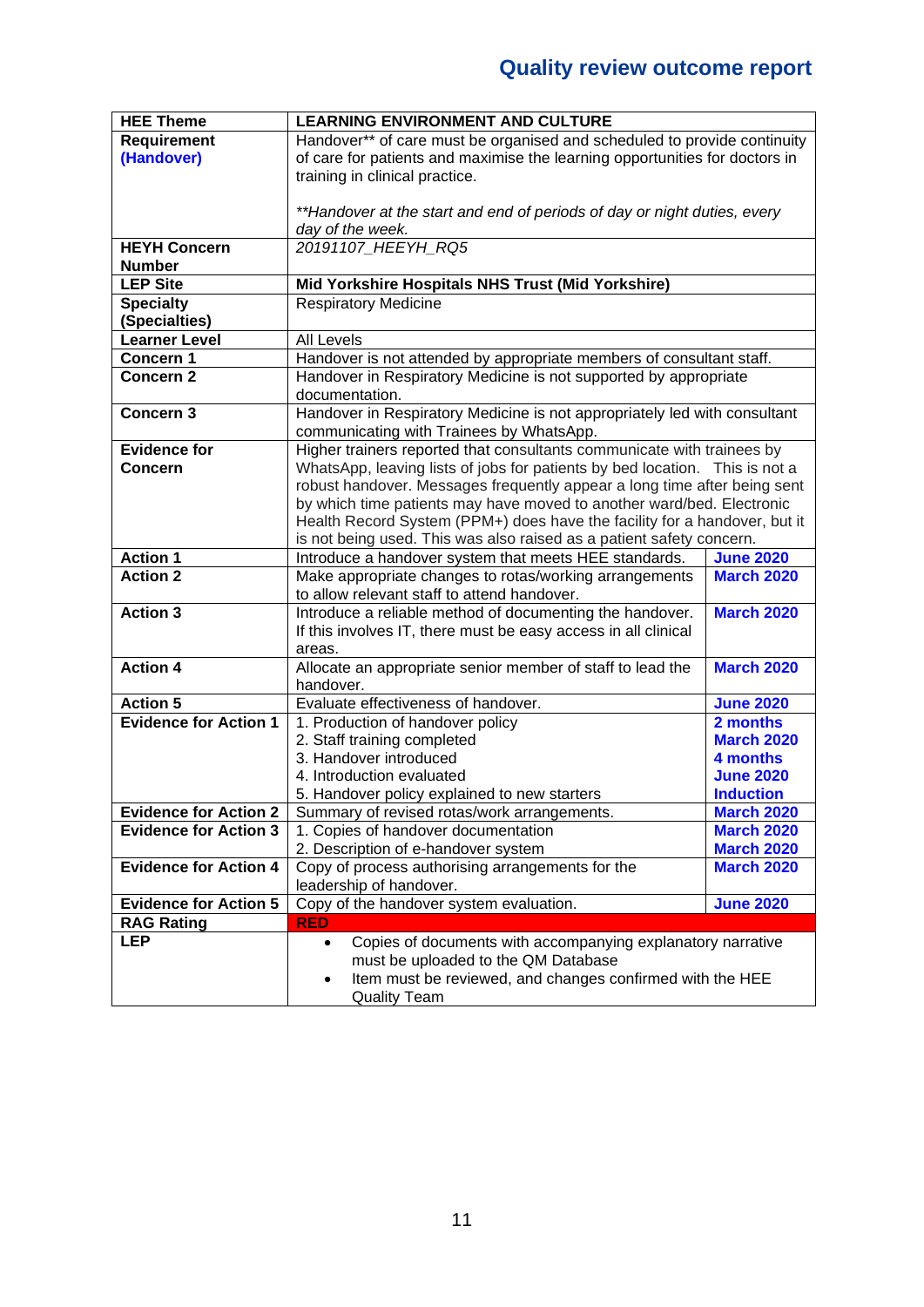| <b>HEE Theme</b>     | <b>EDUCATIONAL GOVERNANCE</b>                                                 |                   |
|----------------------|-------------------------------------------------------------------------------|-------------------|
| <b>Requirement</b>   | Organisations must consider the impact on learners of policies, systems or    |                   |
| (Impact)             | processes. They must take account of the views of learners, educators and,    |                   |
|                      | where appropriate, patients, the public and employers.                        |                   |
| <b>HEYH Concern</b>  | 20191107 HEEYH RQ6                                                            |                   |
| <b>Number</b>        |                                                                               |                   |
| <b>LEP Site</b>      | Mid Yorkshire Hospitals NHS Trust (Mid Yorkshire)                             |                   |
| <b>Specialty</b>     | <b>Respiratory Medicine</b>                                                   |                   |
| (Specialties)        |                                                                               |                   |
| <b>Learner Level</b> | <b>All Levels</b>                                                             |                   |
| <b>Concern</b>       | The Trust has no clear policy or checklist for invasive procedures, and there |                   |
|                      | is no clearly identifiable room for invasive procedures to ensure infection   |                   |
|                      | control, this has had a negative impact on the delivery of medical education  |                   |
|                      | and training in Respiratory Medicine.                                         |                   |
| <b>Evidence for</b>  | Invasive procedures are performed in many locations, including the bedside    |                   |
| <b>Concern</b>       | or a treatment room on a ward. It is not clear that the room is suitable for  |                   |
|                      | invasive procedures in terms of infection control and it was reported that no |                   |
|                      | checklists are used. There should be a Local Safety Standards for Invasive    |                   |
|                      | Procedures Policy (LocSSIPS).                                                 |                   |
| <b>Action 1</b>      | The Trust must introduce a LocSSIPS (Local Safety                             | <b>March 2020</b> |
|                      | Standards for Invasive Procedures Policy) for invasive                        |                   |
|                      | procedures.                                                                   |                   |
| <b>Action 2</b>      | Copy of the policy/procedure                                                  | <b>March 2020</b> |
|                      |                                                                               |                   |
| <b>Evidence for</b>  | Copy of impact analysis                                                       | <b>March 2020</b> |
| <b>Action 1</b>      |                                                                               |                   |
| <b>Evidence for</b>  | Action plan to disseminate policy to all trainees                             | <b>June 2020</b>  |
| <b>Action 2</b>      |                                                                               |                   |
|                      |                                                                               |                   |
| <b>RAG Rating</b>    | <b>RED</b>                                                                    |                   |
| <b>LEP</b>           | Copies of documents with accompanying explanatory narrative<br>$\bullet$      |                   |
|                      | must be uploaded to the QM Database                                           |                   |
|                      | Item must be reviewed, and changes confirmed with the HEE<br>$\bullet$        |                   |
|                      | <b>Quality Team</b>                                                           |                   |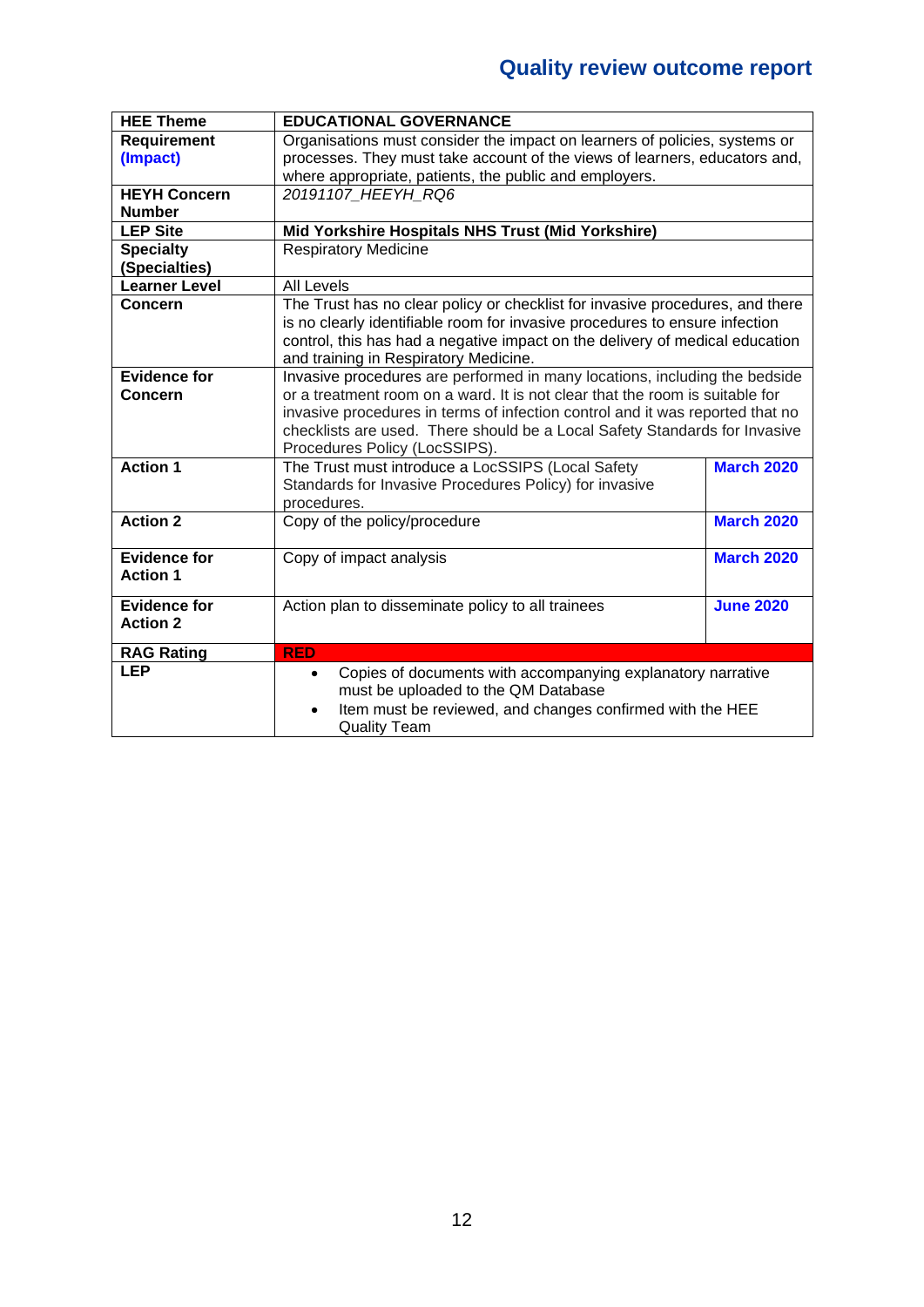| <b>HEE Theme</b>             | <b>LEARNING ENVIRONMENT AND CULTURE</b>                                          |                    |  |
|------------------------------|----------------------------------------------------------------------------------|--------------------|--|
| <b>Requirement</b>           | Organisations must make sure learners have an induction for each                 |                    |  |
| (Induction)                  | placement that clearly sets out                                                  |                    |  |
|                              | their duties and supervision arrangements<br>$\bullet$                           |                    |  |
|                              | their role in the team<br>$\bullet$                                              |                    |  |
|                              | how to gain support from senior colleagues<br>$\bullet$                          |                    |  |
|                              | the clinical or medical guidelines and workplace policies they must<br>$\bullet$ |                    |  |
|                              | follow                                                                           |                    |  |
|                              | how to access clinical and learning resources                                    |                    |  |
|                              | As part of the process learners must meet their team and other health and        |                    |  |
|                              | social care professionals they will be working with. Medical students on         |                    |  |
|                              | observational visits at early stages of their medical degree should have         |                    |  |
|                              | clear guidance about the placement and their role.                               |                    |  |
| <b>HEYH Concern</b>          | 20191107 HEEYH RQ7                                                               |                    |  |
| <b>Number</b>                |                                                                                  |                    |  |
| <b>LEP Site</b>              | Mid Yorkshire Hospitals NHS Trust (Mid Yorkshire)                                |                    |  |
| <b>Specialty</b>             | <b>Respiratory Medicine</b>                                                      |                    |  |
| (Specialties)                |                                                                                  |                    |  |
| <b>Learner Level</b>         | ST3 and ST4                                                                      |                    |  |
| Concern <sub>1</sub>         | Learners ST3 and ST4 level are not provided with a relevant induction to         |                    |  |
|                              | work at the Trust that provides them with access to relevant policies, IT, or    |                    |  |
|                              | initial mandatory training.                                                      |                    |  |
| <b>Concern 2</b>             | Learners are not provided with access to essential IT at the start of their      |                    |  |
|                              | post.                                                                            |                    |  |
| Concern <sub>3</sub>         | Learners are not provided with a relevant induction to work in Respiratory       |                    |  |
|                              | Medicine. They are not provided with essential guidance on the                   |                    |  |
|                              | management of the important or common requirements they are expected             |                    |  |
|                              | to manage as soon as they take up post.                                          |                    |  |
| <b>Evidence for</b>          | ST3 and ST4 level trainees reported that induction to the programme was          |                    |  |
| <b>Concern</b>               | inadequate and that that they had had no information about what to do            |                    |  |
|                              | when on-call. An example was provided of a trainee starting on a night           |                    |  |
|                              | shift who had not had any induction or log in information. The trainees had      |                    |  |
|                              | flagged this in advance of their arrival but received no reply to emails.        |                    |  |
| <b>Action 1</b>              | Provide all Learners with an appropriate induction.                              | <b>Next intake</b> |  |
| <b>Action 2</b>              | Make induction arrangements for Learners starting on                             | <b>Next intake</b> |  |
|                              | night shifts.                                                                    |                    |  |
| <b>Action 3</b>              | Provide Learners access to IT log ins before they are due                        | <b>Next intake</b> |  |
|                              | to begin work.                                                                   |                    |  |
| <b>Action 4</b>              | Provide Learners with easy access to essential guidelines                        | <b>Next intake</b> |  |
|                              | and policies.                                                                    |                    |  |
| <b>Evidence for Action 1</b> | Copy of induction programme.                                                     | <b>Before next</b> |  |
|                              |                                                                                  | intake             |  |
| <b>Evidence for Action 2</b> | Copy of arrangements for induction for Learners who start                        | <b>After next</b>  |  |
|                              | at a different time from the main group.                                         | intake             |  |
| <b>Evidence for Action 3</b> | Confirmation that all Learners are provided with access to                       | <b>After next</b>  |  |
|                              | IT.                                                                              | intake             |  |
|                              |                                                                                  |                    |  |
| <b>Evidence for Action 4</b> | Confirmation that Learners are provided with access to                           | <b>After next</b>  |  |
|                              | guidelines and policies.                                                         | intake             |  |
| <b>RAG Rating</b>            | <b>RED</b>                                                                       |                    |  |
| <b>LEP</b>                   | Copies of documents with accompanying explanatory narrative<br>$\bullet$         |                    |  |
|                              | must be uploaded to the QM Database                                              |                    |  |
|                              | Item must be reviewed, and changes confirmed with the HEE                        |                    |  |
|                              | <b>Quality Team</b>                                                              |                    |  |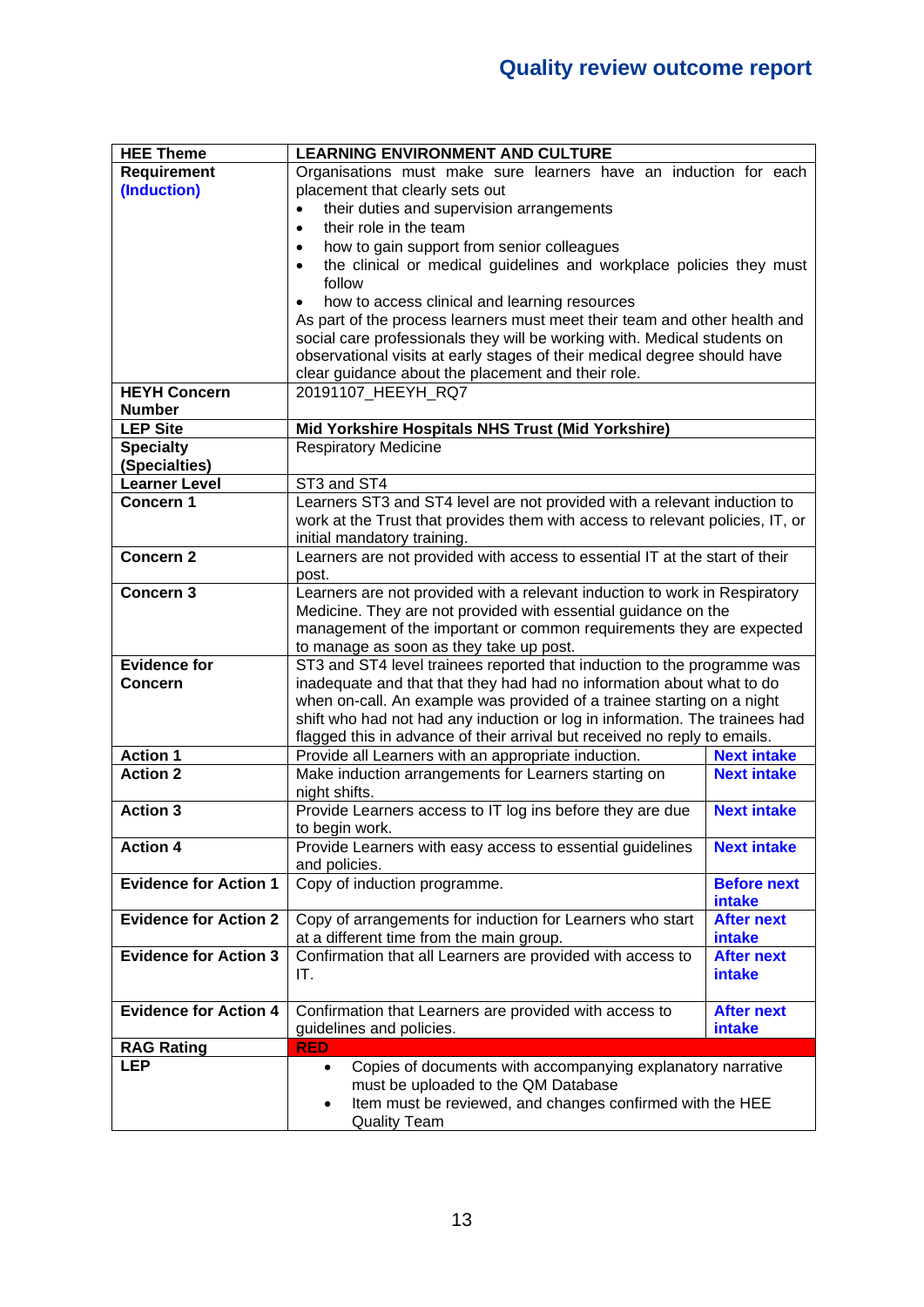| <b>HEE Theme</b>                      | <b>LEARNING ENVIRONMENT AND CULTURE</b>                                                                                                |                   |  |
|---------------------------------------|----------------------------------------------------------------------------------------------------------------------------------------|-------------------|--|
| <b>Requirement</b>                    | Organisations must make sure that learners have an appropriate level of                                                                |                   |  |
| <b>(Clinical Supervision)</b>         | clinical supervision always by an experienced and competent supervisor,                                                                |                   |  |
|                                       | who can advise or attend as needed. The level of supervision must fit the                                                              |                   |  |
|                                       | individual learner's competence, confidence and experience. The support                                                                |                   |  |
|                                       | and clinical supervision must be clearly outlined to the learner and the                                                               |                   |  |
|                                       | supervisor.                                                                                                                            |                   |  |
|                                       |                                                                                                                                        |                   |  |
|                                       | Foundation doctors must always have on-site access to a senior                                                                         |                   |  |
|                                       | colleague who is suitably qualified to deal with problems that may arise                                                               |                   |  |
|                                       | during the session.                                                                                                                    |                   |  |
| <b>HEYH Concern</b>                   | 20191107 HEEYH RQ8                                                                                                                     |                   |  |
| <b>Number</b>                         |                                                                                                                                        |                   |  |
| <b>LEP Site</b>                       | Northern Lincolnshire and Goole NHS Foundation Trust -                                                                                 |                   |  |
|                                       | <b>Scunthorpe General Hospital</b><br><b>Respiratory Medicine</b>                                                                      |                   |  |
| <b>Specialty</b>                      |                                                                                                                                        |                   |  |
| (Specialties)<br><b>Learner Level</b> |                                                                                                                                        |                   |  |
| Concern 1                             | Tier 1 (FY1, FY2 and CT1)                                                                                                              |                   |  |
|                                       | Tier 1 (FY1, FY2, CT1) Learners are often expected to provide clinical                                                                 |                   |  |
| <b>Concern 2</b>                      | care without access to appropriate support from a consultant.<br>Some clinical supervisors in Respiratory Medicine are reluctant to be |                   |  |
|                                       | contacted for advice or are unapproachable.                                                                                            |                   |  |
| <b>Evidence for</b>                   | There is only one substantive consultant at Scunthorpe Hospital, who is                                                                |                   |  |
| <b>Concern</b>                        | the named Educational Supervisor for trainees. Tier 1 trainees mentioned                                                               |                   |  |
|                                       | it being very difficult to access clinic supervision including incidents at                                                            |                   |  |
|                                       | NLAG (Scunthorpe Hospital) where trainees were a nurse refused to allow                                                                |                   |  |
|                                       | them to see a consultant for advice.                                                                                                   |                   |  |
| <b>Action 1</b>                       | Provide Learners with a named clinical supervisor/s.                                                                                   | <b>Immediate</b>  |  |
| <b>Action 2</b>                       | Provide Tier 1 Learners with access to on-site support                                                                                 | <b>Immediate</b>  |  |
|                                       | from consultant.                                                                                                                       |                   |  |
| <b>Action 3</b>                       | Provide Learners with clear guidance and escalation                                                                                    | <b>March 2020</b> |  |
|                                       | policy that identifies who should be contacted for advice.                                                                             |                   |  |
| <b>Evidence for Action 1</b>          | Copy of senior cover rota.                                                                                                             | <b>Immediate</b>  |  |
| <b>Evidence for Action 2</b>          | Copy of resident senior cover rota.                                                                                                    | <b>Immediate</b>  |  |
| <b>Evidence for Action 3</b>          | Copy of guidance/escalation policy.                                                                                                    | <b>March 2020</b> |  |
| <b>RAG Rating</b>                     | <b>RED</b>                                                                                                                             |                   |  |
| <b>LEP</b>                            | Copies of documents with accompanying explanatory narrative<br>$\bullet$                                                               |                   |  |
|                                       | must be uploaded to the QM Database                                                                                                    |                   |  |
|                                       | Item must be reviewed, and changes confirmed with the HEE                                                                              |                   |  |
|                                       | <b>Quality Team</b>                                                                                                                    |                   |  |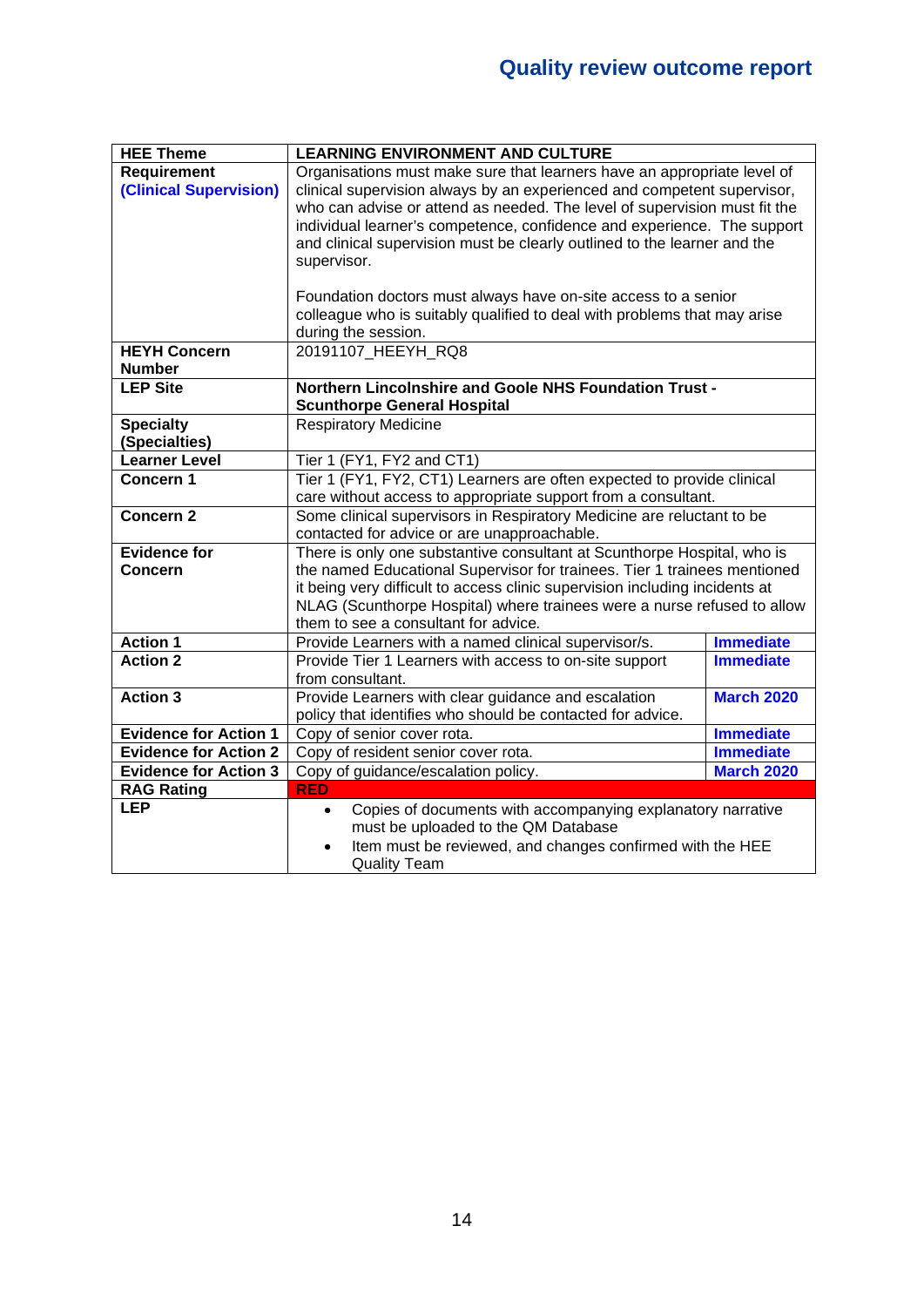| <b>HEE Theme</b>             | <b>LEARNING ENVIRONMENT AND CULTURE</b>                                    |                   |  |
|------------------------------|----------------------------------------------------------------------------|-------------------|--|
| <b>Requirement</b>           | The learning environment is safe for patients and supportive for learners. |                   |  |
| (Patient Safety)             | The culture is caring, compassionate and provides a good standard of       |                   |  |
|                              | care and experience for patients, carers and families.                     |                   |  |
| <b>HEYH Concern</b>          | 20191107 HEEYH RQ9                                                         |                   |  |
| <b>Number</b>                |                                                                            |                   |  |
| <b>LEP Site</b>              | Northern Lincolnshire & Goole NHS Foundation Trust - Scunthorpe            |                   |  |
|                              | <b>General Hospital</b>                                                    |                   |  |
| <b>Specialty</b>             | <b>Respiratory Medicine</b>                                                |                   |  |
| (Specialties)                |                                                                            |                   |  |
| <b>Learner Level</b>         | ST3 and ST4 Level                                                          |                   |  |
| Concern 1                    | Learners raised requirements about the standard of care provided to        |                   |  |
|                              | patients in cancer clinic                                                  |                   |  |
| Concern <sub>2</sub>         | ST3 and ST4 Learners are not provided with on-site support from a senior   |                   |  |
|                              | colleague whilst working in the cancer clinic.                             |                   |  |
| Concern 3                    | Learners do not know who to contact when seeking advice on clinical care   |                   |  |
|                              | for patients in the cancer clinic with complex cases.                      |                   |  |
| Concern 4                    | ST3 and ST4 Learners are expected to carry out duties which are not        |                   |  |
|                              | appropriate for their stage of training in the cancer clinic.              |                   |  |
| <b>Evidence for</b>          | Trainees reported that ST3 and ST4 level Trainees working at Scunthorpe    |                   |  |
| <b>Concern</b>               | (NLAG) are undertaking unsupervised clinics for complex cancer cases.      |                   |  |
|                              | ST3 and ST4 trainees should not be carrying out clinics unsupervised and   |                   |  |
|                              | clear policy around clinic supervision and the level of supervision is     |                   |  |
|                              | required. There is no procedural training as there is only a single        |                   |  |
|                              | supervisor. An external approach will be required and the TPD will need to |                   |  |
|                              | address this.                                                              |                   |  |
| <b>Action 1</b>              | The Trust must introduce an action plan to address the                     | <b>March 2020</b> |  |
|                              | Requirements. The opinions of the clinical staff and their                 |                   |  |
|                              | suggestions for possible solutions should be considered                    |                   |  |
|                              | when drawing up the action plan.                                           |                   |  |
| <b>Action 2</b>              | The Trust must evaluate the effect of any changes                          | <b>June 2020</b>  |  |
|                              | introduced to ensure that the problems have been resolved.                 |                   |  |
| <b>Evidence for Action 1</b> | Copy of the action plan.                                                   | <b>March 2020</b> |  |
|                              |                                                                            |                   |  |
| <b>Evidence for Action 2</b> | Copy of the evaluation report.                                             | <b>June 2020</b>  |  |
|                              |                                                                            |                   |  |
| <b>RAG Rating</b>            | <b>RED</b>                                                                 |                   |  |
| <b>LEP</b>                   | Copies of documents with accompanying explanatory narrative<br>$\bullet$   |                   |  |
|                              | must be uploaded to the QM Database                                        |                   |  |
|                              | Item must be reviewed, and changes confirmed with the HEE                  |                   |  |
|                              | <b>Quality Team</b>                                                        |                   |  |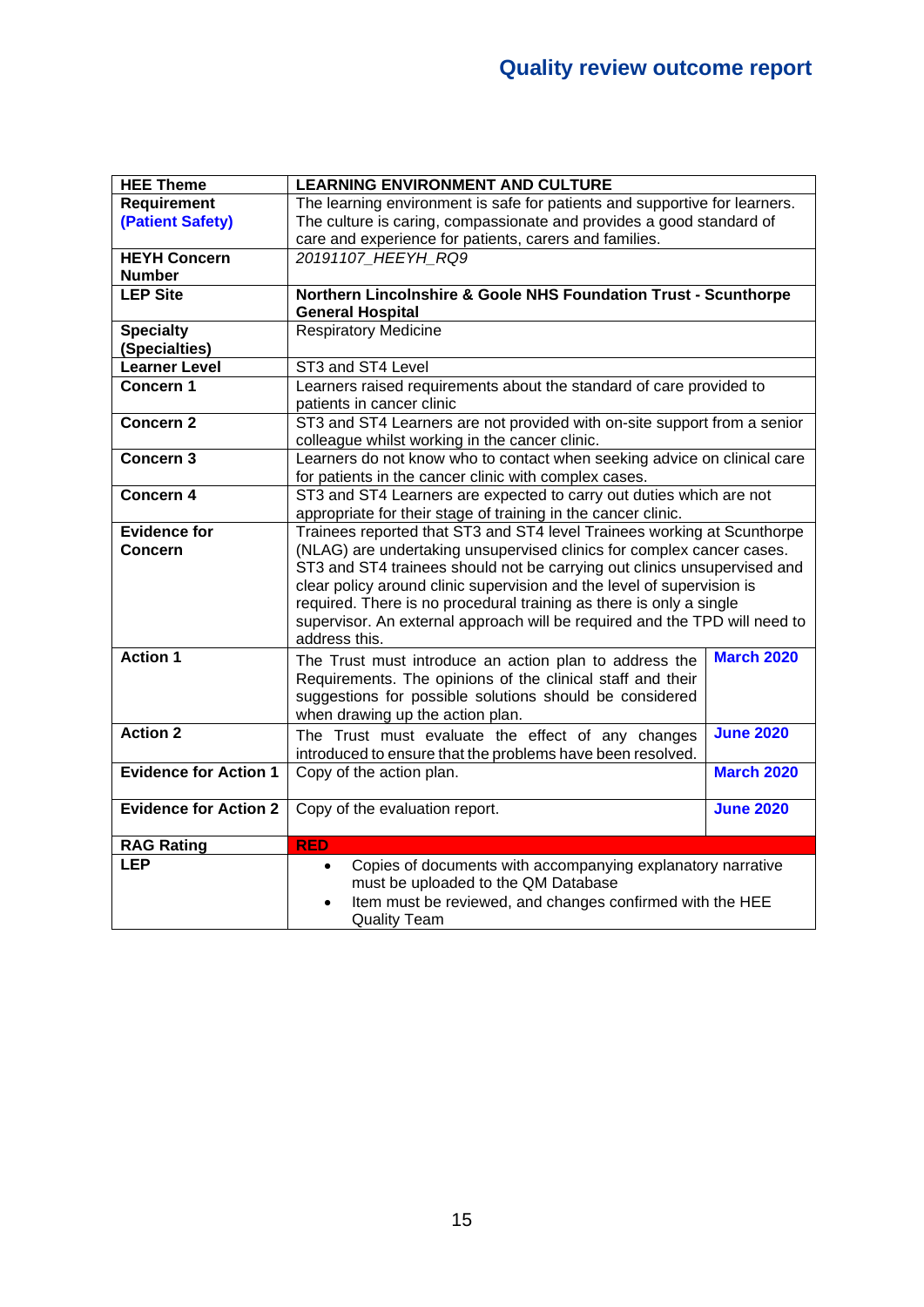# **Sign off**

### **Report sign off**

| <b>Outcome</b><br>report completed<br>by<br>(name): | Emma Diggle                                  |
|-----------------------------------------------------|----------------------------------------------|
| <b>Chair's signature:</b>                           | Jon Hossain, Fiona Bishop & Nicola Doddridge |
| Date signed:                                        | 18 December 2019                             |
|                                                     |                                              |
| <b>HEE authorised signature:</b>                    | Jon Hossain                                  |
| Date signed:                                        | 18 December 2019                             |
|                                                     |                                              |
| Date submitted to organisation:                     | 18 December 2019                             |

### **Organisation staff to whom report is to be sent**

| Job title                 | <b>Name</b>         |
|---------------------------|---------------------|
| Head of School            | Peter Hammond       |
| <b>Business Manager</b>   | <b>Becky Travis</b> |
| Programme Support Manager | Rachel Noble        |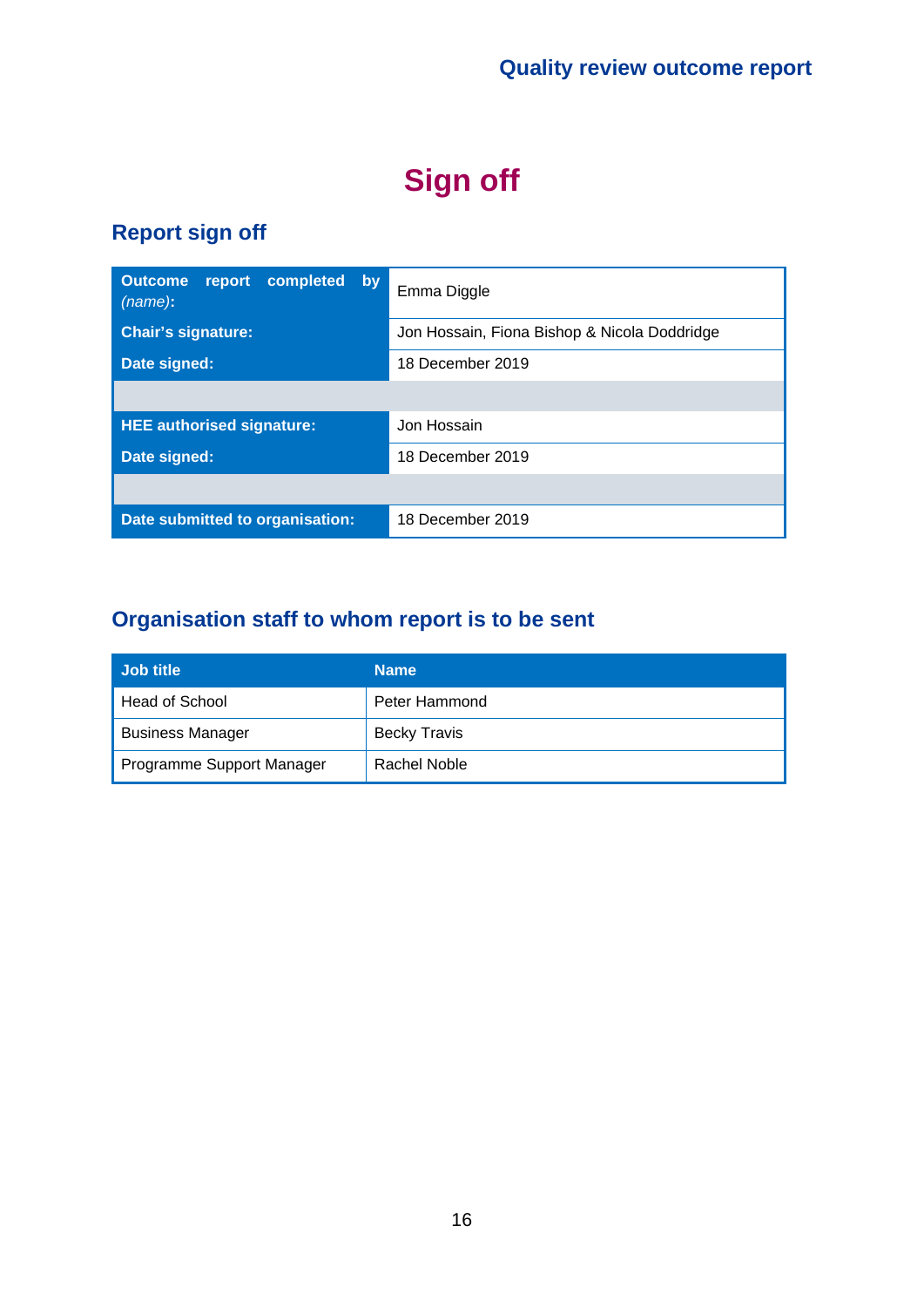### **Patient / Trainee safety concerns**

*Any concerns listed will be monitored by the organisation. It is the organisation's responsibility to investigate / resolve.*

|                                                                                                                                                                                                                                                                                                                                                                                                                                                                        | Were any patient/Trainee safety concerns raised at this review?                                                                                                                                                                                                                                                                                                                                                                                                                                                                        | <b>YES</b> |  |  |
|------------------------------------------------------------------------------------------------------------------------------------------------------------------------------------------------------------------------------------------------------------------------------------------------------------------------------------------------------------------------------------------------------------------------------------------------------------------------|----------------------------------------------------------------------------------------------------------------------------------------------------------------------------------------------------------------------------------------------------------------------------------------------------------------------------------------------------------------------------------------------------------------------------------------------------------------------------------------------------------------------------------------|------------|--|--|
| To whom was this fed back at the organisation, and who has undertaken to action?                                                                                                                                                                                                                                                                                                                                                                                       |                                                                                                                                                                                                                                                                                                                                                                                                                                                                                                                                        |            |  |  |
|                                                                                                                                                                                                                                                                                                                                                                                                                                                                        | Mid Yorkshire Hospitals NHS Trust (Mid Yorkshire)                                                                                                                                                                                                                                                                                                                                                                                                                                                                                      |            |  |  |
|                                                                                                                                                                                                                                                                                                                                                                                                                                                                        | <b>Brief summary of concern</b>                                                                                                                                                                                                                                                                                                                                                                                                                                                                                                        |            |  |  |
|                                                                                                                                                                                                                                                                                                                                                                                                                                                                        | 1. Higher Educators reported that consultants communicate with Trainees by WhatsApp,<br>leaving lists of jobs for patients by bed location that is not a robust handover. Messages<br>frequently appear a long time after being sent by which time, patients may have moved to<br>another ward/bed. Electronic Health Record System (PPM+) does have the facility for a<br>handover, but it is not being used. This was also raised as a patient safety concern.                                                                       |            |  |  |
| 2. Checklist of invasive procedures and identifying patients - These are performed in many<br>locations, including the bedside or a treatment room on a ward. It is not clear that the room<br>is suitable for invasive procedures in terms of infection control. No checklists are<br>used. There should be a LocSSIPS (Local Safety Standards for Invasive Procedures<br>Policy).                                                                                    |                                                                                                                                                                                                                                                                                                                                                                                                                                                                                                                                        |            |  |  |
|                                                                                                                                                                                                                                                                                                                                                                                                                                                                        | Were any patient/Trainee safety concerns raised at this review?                                                                                                                                                                                                                                                                                                                                                                                                                                                                        | <b>YES</b> |  |  |
|                                                                                                                                                                                                                                                                                                                                                                                                                                                                        | To whom was this fed back at the organisation, and who has undertaken to action?                                                                                                                                                                                                                                                                                                                                                                                                                                                       |            |  |  |
| site                                                                                                                                                                                                                                                                                                                                                                                                                                                                   | Northern Lincolnshire & Goole NHS Foundation Trust (NLAG) - Scunthorpe General Hospital                                                                                                                                                                                                                                                                                                                                                                                                                                                |            |  |  |
|                                                                                                                                                                                                                                                                                                                                                                                                                                                                        | <b>Brief summary of concern</b>                                                                                                                                                                                                                                                                                                                                                                                                                                                                                                        |            |  |  |
| Trainees reported that ST3 and ST4 level Trainees working at Scunthorpe (NLAG) are<br>1.<br>undertaking unsupervised clinics for complex cancer cases. ST3 and ST4 should not being<br>carrying out clinics unsupervised and clear policy around clinic supervision and the level of<br>supervision is required. There is no procedural training as there is only a single supervisor.<br>An external approach will be required and the TPD will need to address this. |                                                                                                                                                                                                                                                                                                                                                                                                                                                                                                                                        |            |  |  |
| Were any patient/Trainee safety concerns raised at this review?                                                                                                                                                                                                                                                                                                                                                                                                        |                                                                                                                                                                                                                                                                                                                                                                                                                                                                                                                                        | <b>YES</b> |  |  |
|                                                                                                                                                                                                                                                                                                                                                                                                                                                                        | To whom was this fed back at the organisation, and who has undertaken to action?                                                                                                                                                                                                                                                                                                                                                                                                                                                       |            |  |  |
| Sheffield Teaching Hospitals NHS Foundation Trust (STHT) - Northern General Hospital                                                                                                                                                                                                                                                                                                                                                                                   |                                                                                                                                                                                                                                                                                                                                                                                                                                                                                                                                        |            |  |  |
|                                                                                                                                                                                                                                                                                                                                                                                                                                                                        | <b>Brief summary of concern</b>                                                                                                                                                                                                                                                                                                                                                                                                                                                                                                        |            |  |  |
|                                                                                                                                                                                                                                                                                                                                                                                                                                                                        | Clinics continue to be run by Tier 1 Trainees providing a consultant is available in the<br>1.<br>hospital for email advice. Trainees mentioned that they had performed unsupervised<br>procedures for which they felt they were not adequately trained for early in their<br>attachments. Trainees reported this occurs frequently and includes ST3 level Trainees and<br>they did not feel adequately supported to make some clinical decisions. Clear policy<br>around clinic supervision and the level of supervision is required. |            |  |  |
| 2.                                                                                                                                                                                                                                                                                                                                                                                                                                                                     | Inpatient referrals are exclusively dealt with by the higher Trainees. This involves acute<br>referrals that need to be seen on the day and requests for a specialist inpatient opinion<br>from a consultant in a specialist area (Cystic Fibrosis etc). Higher Trainees experience<br>great difficulties in getting support from the latter if the on-call consultants do not have that<br>special interest. Consultants who are not on call do not get involved with referrals.                                                      |            |  |  |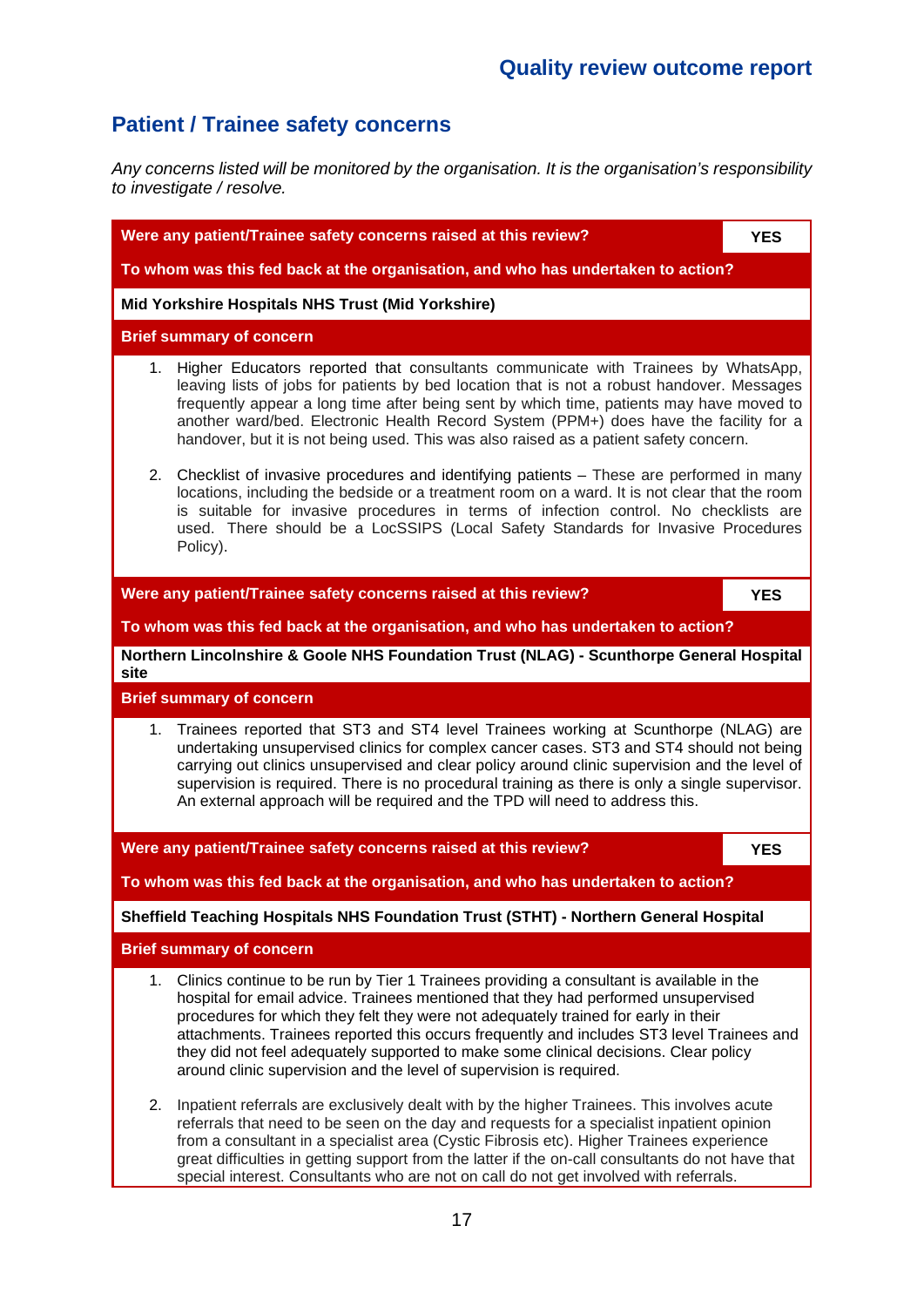Consultants do not communicate with one another and do not coordinate training. Consultants from other specialties are unhappy with a Trainee-only opinion for what may be a complex patient and complaints have been made. Trainees receive little or no feedback on referrals. This is perceived by Trainees to be a patient safety issue.

### **Good practice**

*Good practice is used as a phrase to incorporate educational or patient care initiatives that are worthy of wider dissemination, deliver the very highest standards of education and training or are innovative solutions to previously identified issues worthy of wider consideration.*

| <b>Learning</b><br>environment /<br>Prof. group /<br>Dept. / Team                                                                                    | <b>Good practice</b>                                                                                                                                                                                                                                                                                                                                                                                                                                     | <b>Related</b><br><b>Standard(s)</b> |
|------------------------------------------------------------------------------------------------------------------------------------------------------|----------------------------------------------------------------------------------------------------------------------------------------------------------------------------------------------------------------------------------------------------------------------------------------------------------------------------------------------------------------------------------------------------------------------------------------------------------|--------------------------------------|
| Sheffield<br>Teaching<br><b>Hospitals NHS</b><br>Foundation<br>Trust (STHT) -<br>Handover                                                            | Handover has a good electronic system to support it. LDI<br>Clinic consultant at STHT very supportive. STHT has<br>introduced a check list and clean room for checking<br>procedures. It was felt that checklists should be used<br>regularly and across the board.                                                                                                                                                                                      | Standard 1                           |
| <b>Hull University</b><br>Teaching<br><b>Hospitals NHS</b><br>Trust (HUTH) -<br>Supervision                                                          | Good feedback about respiratory training was reported by<br>HUTH Trainees at all levels, who feel well supported by<br>consultants and it is easy to access supervision when<br>needed. Good structure of training and Trainees are well<br>distributed to cover each day with great collaborative culture.<br>It is highlighted as a good place for higher training.<br>Additionally, the improved rota design and the modular<br>structure works well. | Standards 1, 2,<br>3 and 5           |
| Leeds Teaching<br><b>Hospitals NHS</b><br>Trust (LTHT) -St<br>James Hospital<br>Site - Training<br>Sessions                                          | A CT2 Trainee at LTHT reported that Trainees have weekly<br>fixed training. The modular approach used at LTHT allows<br>Trainees to rotate though specialities and works well.<br>Trainees have protected clinics, procedural lists and<br>protected time whilst in post.                                                                                                                                                                                | Standard 1                           |
| Calderdale &<br><b>Huddersfield</b><br><b>NHS Foundation</b><br>Trust $(C&H)$ –<br><b>Breakfast</b><br>Teaching                                      | Trainees working within C&H have a breakfast teaching<br>session ahead of ward rounds.                                                                                                                                                                                                                                                                                                                                                                   | Standard 1                           |
| Leeds Teaching<br><b>Hospitals NHS</b><br>Trust (LTHT)<br>and Harrogate &<br><b>District NHS</b><br>Foundation<br>Trust (HDFT) -<br><b>New Roles</b> | LTHT has introduced a Physicians Associates (PA)<br>programme which has helped to promote the use of PAs in<br>the workplace, and HDFT have utilised PAs in medicine,<br>acute medicine, gastroenterology and cardiology with two<br>working alongside on the Wards.                                                                                                                                                                                     | Standards 1, 2<br>and 6              |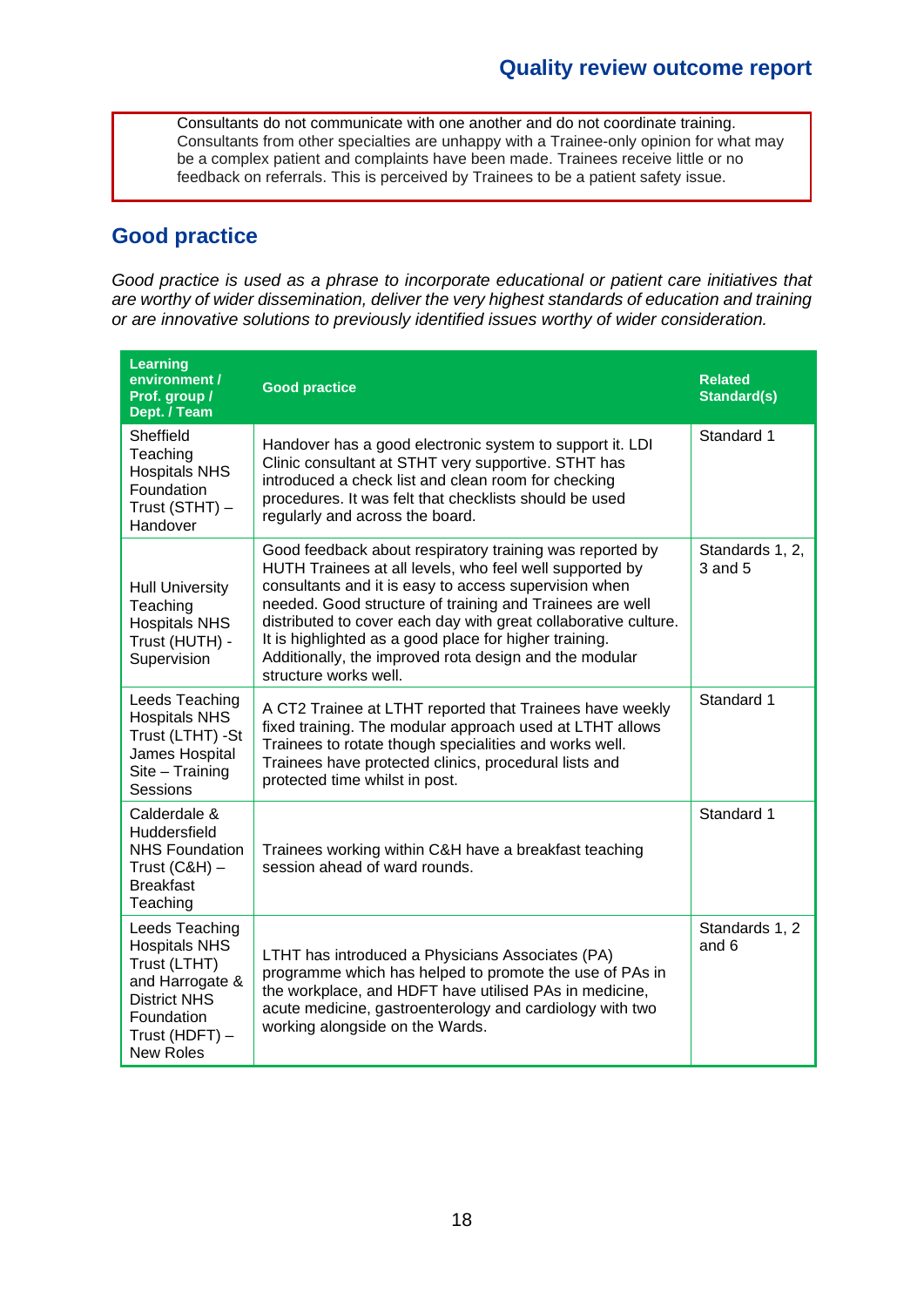# **Appendix 1: HEE Quality Framework Standards & Standards**

#### **Standard 1 - Learning environment and culture**

- 1.1. Trainees are in an environment that delivers safe, effective, compassionate care that provides a positive experience for service users.
- 1.2. The learning environment is one in which education and training is valued and Trainees are treated fairly, with dignity and respect, and are not subject to negative attitudes or behaviours.
- 1.3. There are opportunities for Trainees to be involved in activities that facilitate quality improvement (QI), evidence-based practice (EBP) and research and innovation (R&I).
- 1.4. There are opportunities for Trainees to engage in reflective practice with service users, applying learning from both positive and negative experiences and outcomes.
- 1.5. The learning environment provides suitable educational facilities for both Trainees and educators, including space, IT facilities and access to quality assured library and knowledge services.
- 1.6. The learning environment maximises inter-professional learning opportunities.

#### **Standard 2 – Educational governance and leadership**

- 2.1 The educational governance arrangements measure performance against the quality standards and actively respond's when standards are not being met.
- 2.2 The educational leadership uses the educational governance arrangements to continuously improve the quality of education and training.
- 2.3 The educational leadership promotes team-working and a multi-professional approach to education and training, where appropriate.
- 2.4 Education and training opportunities are based on principles of equality and diversity.
- 2.5 There are processes in place to inform the appropriate stakeholders when performance issues with Trainees are identified or Trainees are involved in patient safety incidents.

#### **Standard 3 – Supporting and empowering Trainees**

- 3.1 Trainees receive educational and pastoral support to be able to demonstrate what is expected in their curriculum or professional standards to achieve the learning outcomes required.
- 3.2 Trainees are supported to complete appropriate summative and formative assessments to evidence that they are meeting their curriculum, professional standards and / or learning outcomes.
- 3.3 Trainees feel they are valued members of the healthcare team within which they are placed.
- 3.4 Trainees receive an appropriate and timely induction into the learning environment.
- 3.5 Trainees understand their role and the context of their placement in relation to care pathways and patient journeys.

#### **Standard 4 – Supporting and empowering educators**

- 4.1 Those undertaking formal education and training roles are appropriately trained as defined by the relevant regulator or professional body.
- 4.2 Educators are familiar with the curricula of the Trainees they are educating.
- 4.3 Educator performance is assessed through appraisals or other appropriate mechanisms, with constructive feedback and support provided for role development and progression.
- 4.4 Formally recognised educators are appropriately supported to undertake their roles.
- 4.5 Educators are supported to undertake formative and summative assessments of Trainees as required.

#### **Standard 5 – Developing and implementing curricula and assessments**

- 5.1 The planning and delivery of curricula, assessments and programmes enable Trainees to meet the learning outcomes required by their curriculum or required professional standards.
- 5.2 Placement providers shape the delivery of curricula, assessments and programmes to ensure the content is responsive to changes in treatments, technologies and care delivery models.
- 5.3 Providers proactively engage patients, service users and Trainees in the development and delivery of education and training to embed the ethos of patient partnership within the learning environment.

#### **Standard 6 – Developing a sustainable workforce**